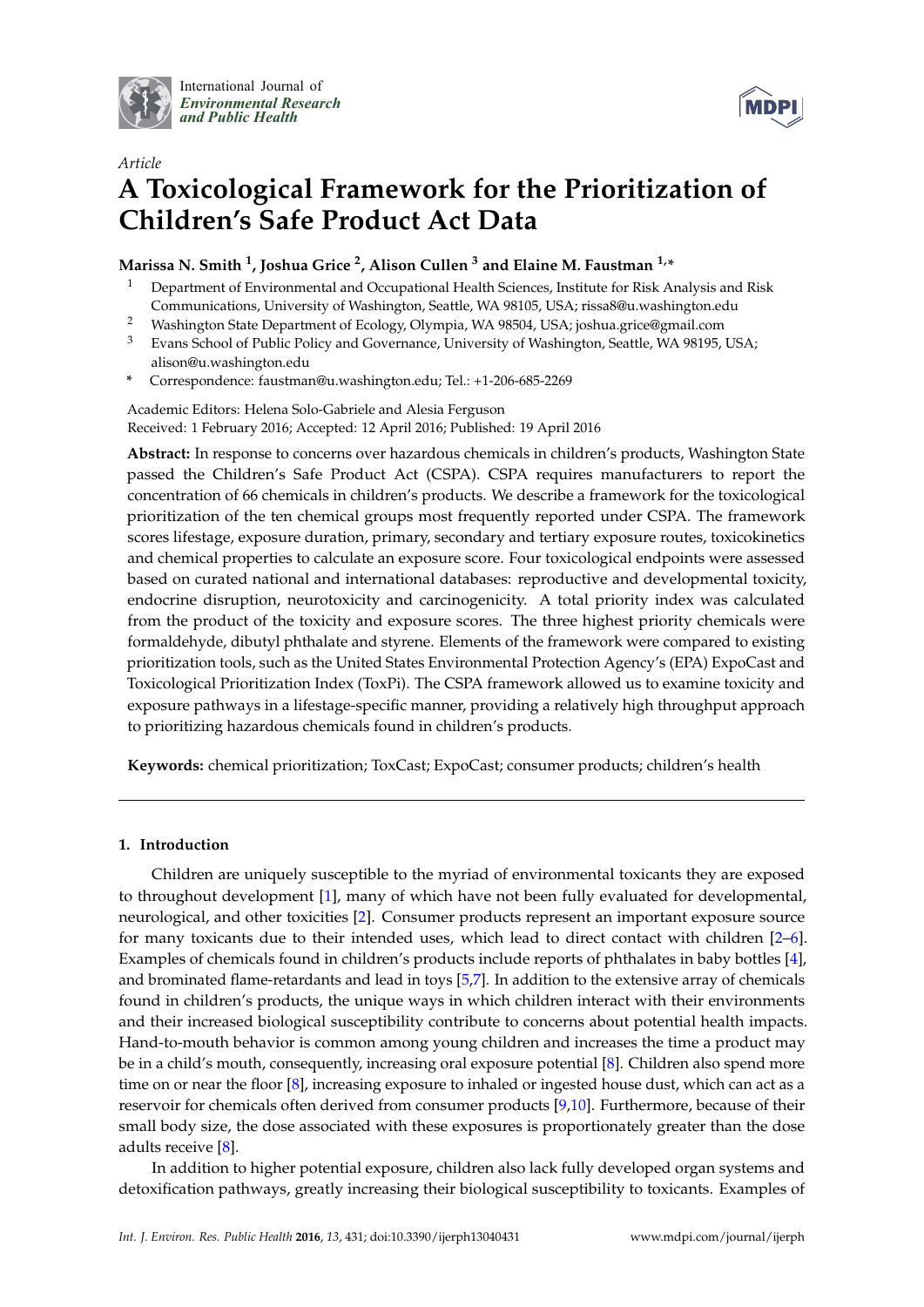this increased susceptibility include the adverse neurodevelopmental impacts of early life exposure to lead [\[11\]](#page-21-9) and mercury [\[12\]](#page-21-10). It is estimated the 5%–20% of neurobehavioral disorders are attributable to environmental chemical exposures [\[13\]](#page-21-11). Many of the effects of developmental exposure to toxicants can persist throughout the lifetime, limiting children's abilities to reach their full potential. This has significant health and economic impacts. As of 2002, the United States' annual cost for environmentally attributable neurobehavioral disorders was \$9.2 billion [\[13\]](#page-21-11).

In the United States, the Consumer Product Safety Improvement Act of 2008 (CSPA) limits the use of some hazardous chemicals, including six phthalates, lead and cadmium in children's products. Lead is not permitted in children's products in concentrations greater than 100 ppm for total lead and 90 ppm for surface coatings. Three phthalates; diethyl hexyl phthalate, dibutyl phthalate (DBP) and butyl benzyl phthalate concentrations are restricted to no more than 1000 ppm per individual phthalate in children's toys and product designed to care for children under age three. Diisononyl phthalate, diisodecyl phthalate and di-n-octyl phthalate are restricted in concentrations greater than 1000 ppm per individual phthalate in children's toys that can be placed in a child's mouth and in products designed for care of children under age three. While these laws help improve product safety, the permissible limits per phthalate are still relatively high and products may contain multiple restricted phthalates. Additionally, the Consumer Product Safety Improvement Act narrowly defines children's products, excluding clothing, footwear and cosmetics. These factors have limited the Act's effectiveness in protecting children.

In response to concerns over children's exposure to hazardous chemicals found in consumer products, Washington State's Department of Ecology (Ecology) implemented CSPA. Enacted shortly before the Consumer Product Safety Improvement Act of 2008, CSPA imposes more stringent regulatory limits on the concentrations of lead, cadmium and phthalates in children's products sold in Washington State. Under CSPA total phthalate concentration in children's products must be under 1000 ppm. Additionally, CSPA requires that children's product manufacturers report the concentration range for 66 chemicals of high concern to children in any child's product sold or manufactured in Washington State. Chemicals reported under CSPA were selected based on toxicity and potential for children's exposure. Ecology established the 66 chemicals for required reporting based on a multi-phase prioritization process that highlighted carcinogenicity, reproductive and developmental toxicity, and endocrine disruption as toxicity endpoints [\[14\]](#page-21-12). Phthalate and cadmium concentrations are reported under CSPA; however, because lead is tightly regulated at the federal level, it was not included as a chemical of concern under CSPA's mandatory reporting requirement.

As of September 2015 there were over 33,000 reports in the CSPA database [\[15\]](#page-21-13). Products reported include toys, children's cosmetics, children's jewelry, children's clothing, child car seats and other products related to childcare. Within the CSPA database, products are classified in a hierarchical system with "segment" being the broadest and "brick" being the narrowest category. Segment examples include arts and crafts, baby care, beauty/personal care and clothing. Chemical concentrations are reported to fit within one of six ranges (<100, 100–500, 500–1000, 1000–5000, 5000–10,000 and >10,000 ppm). Along the concentration range, manufacturers report the function of the chemical in each product from a list including, coloration, pigments and dyes, surfactant, plasticizers and even chemicals found in the product that serve no function and are contaminants. Manufacturers also report whether the product is designed for a child under age three, or age three and above. This information is useful for characterizing how children's exposures to these products may occur and in what capacity.

However, interpreting the complex, multilayered CSPA database requires an innovative framework that considers the lifestage-specific toxicity of the chemical and potential exposure routes. We have constructed a framework for the incorporation of these important factors into the toxicological prioritization of the CSPA data. The goals of this paper are to develop a framework for the prioritization and identification of high priority chemicals reported under CSPA and compare the results to other prioritization tools, such as the United States Environmental Protection Agency's (EPA) ExpoCast and Toxicological Priority Index (ToxPi) and make recommendations to improve the collection of data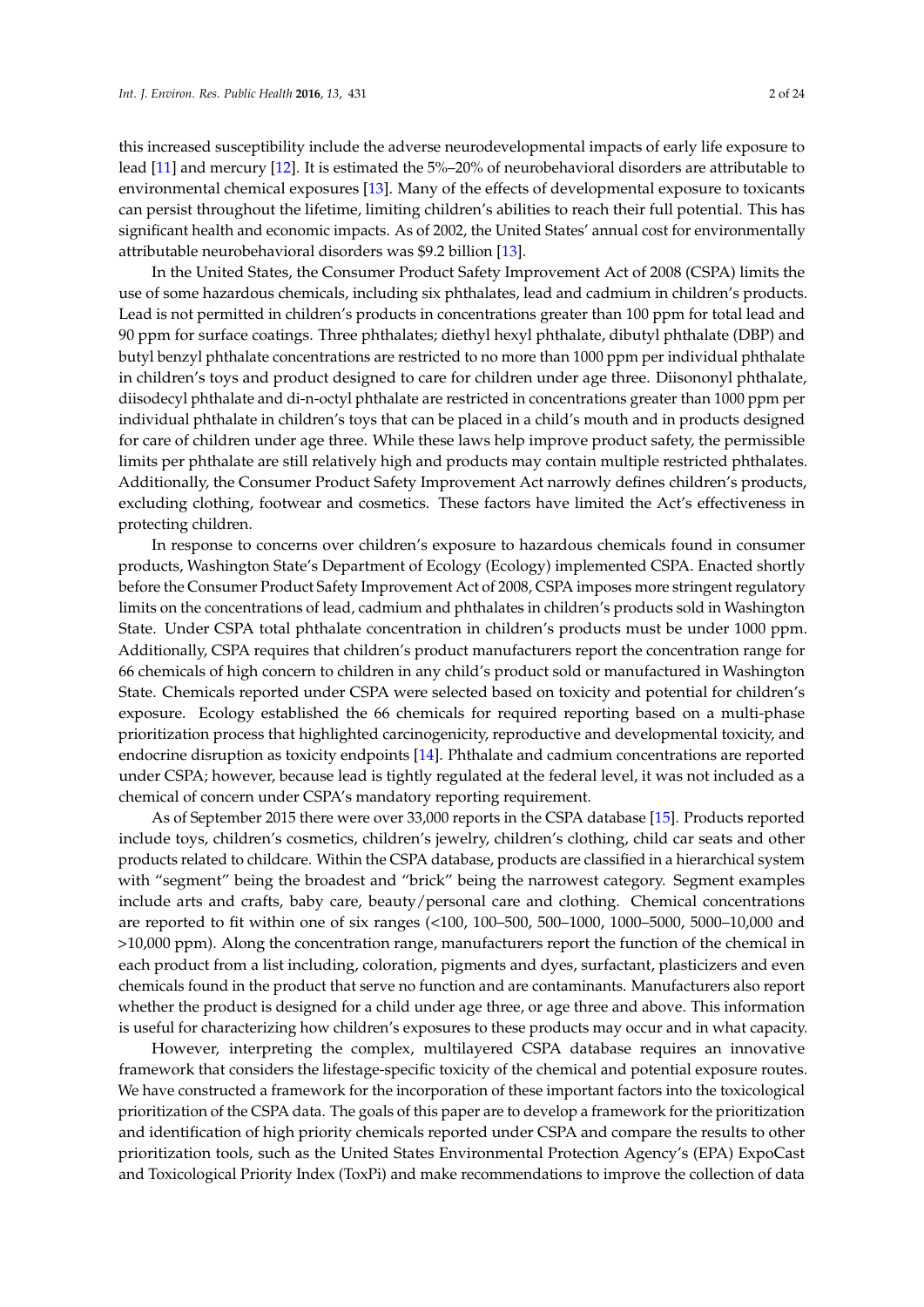relevant for prioritizing action on children's products. The results of this work will help focus further efforts to protect children from potentially harmful chemicals found in consumer products.

## **2. Methods**

#### *2.1. Chemicals Considered*

This framework was developed from the reports available from August 2012 to September 2015, a total of 33,000 entries [\[15\]](#page-21-13). CSPA reports by chemical are shown in Supplemental Table S1. The ten most frequently reported chemical groups included cobalt and cobalt compounds, ethylene glycol, phthalates, methyl ethyl ketone, antimony, octamethylcyclotetrasiloxane, styrene, formaldehyde, molybdenum, and parabens. Reports for the 10 most frequently reported chemical groups covered approximately 88% of the 33,000 records in the CSPA database. Because the chemical properties and toxicities vary between phthalates and parabens, these chemical groups were disaggregated into individual chemicals for framework development. The metal groups could not be disaggregated into specific metal compounds since only total metal mass is reported.

## *2.2. Framework Development*

The framework for the toxicological interpretation of the CSPA data assigns scores to attributes of each product reported in the database and then integrates the scores to identify chemicals of higher concern based on both toxicity and exposure potential. Product and chemicals are scored on a scale of zero to three for the following attributes: lifestage, exposure duration, chemical concentration, chemical properties, toxicokinetics, and systemic toxicity endpoints and potency. Variables with one or fewer priority points are of less concern while those with three present the most urgent concern. Products (1) designed for children under the age of three (2) intended for long-term exposure that have (3) high concentrations of (4) chemicals of high toxicity that are (5) likely to be absorbed orally, dermally or through inhalation get the most priority points. Variable scores are described in detail below. The rationale and relevant references for score assignment are shown in Table [1](#page-4-0) and the scores for each chemical are shown in Table [2.](#page-5-0)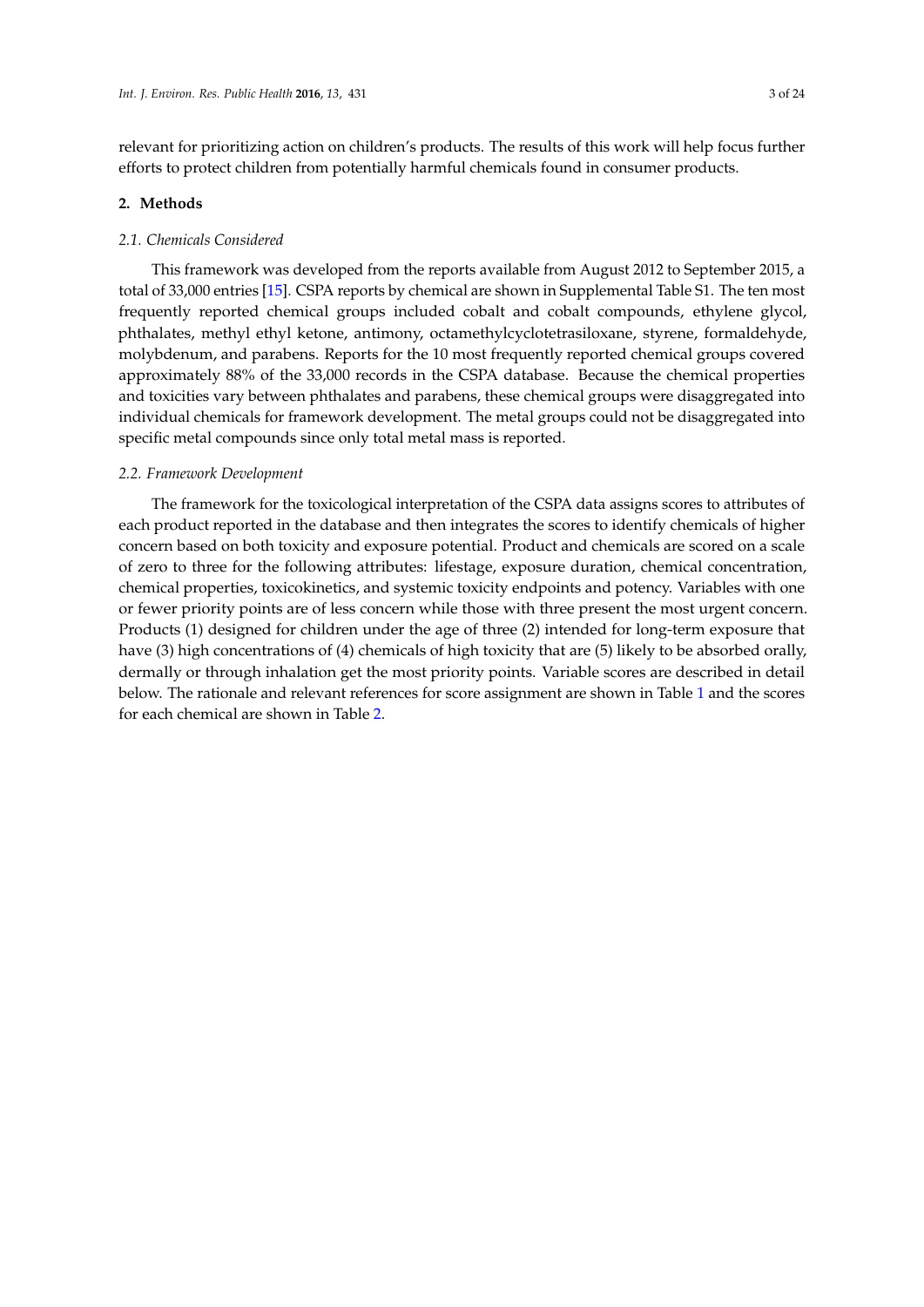**Table 1.** Equation variables and basis for calculating the scores. Variables were assigned a score on a 0–3 scale based on reported data in CSPA (lifestage, concentration, exposure duration, exposure routes) or chemical factors (chemical properties, toxicokinetics, toxicity and potency). Variables for the exposure score are in bold and variables for the toxicity score are not in bold.

|                                                          |                                  | Score                     |                                            |                       |                                                                                                       |                                                                       |
|----------------------------------------------------------|----------------------------------|---------------------------|--------------------------------------------|-----------------------|-------------------------------------------------------------------------------------------------------|-----------------------------------------------------------------------|
| Variable                                                 | <b>Equation Abbrev.</b>          | $\mathbf{1}$              | $\overline{2}$                             | 3                     | <b>Basis</b>                                                                                          | <b>Mathematical Role</b>                                              |
| Lifestage                                                | LS                               | Ages $3-12$               | NA                                         | Under 3               | As reported in target age $[15]$                                                                      |                                                                       |
| Concentration (ppm) *                                    | Con                              | $100 - 500*$              | 1000-5000*                                 | $10,000+$ *           | As reported concentration $[15]$                                                                      | Additive to calculate product<br>exposure potential                   |
| <b>Exposure duration</b>                                 | EX                               | Short-term                |                                            | Long-term             | As reported in product segment [15]                                                                   |                                                                       |
| Applied directly to skin                                 | A                                | No                        |                                            | Yes                   | As Reported in product segment [15]                                                                   |                                                                       |
| Oral exposure                                            | $O_{MF}$                         | Tertiary                  | Secondary                                  | Primary               | Product segment (primary), Target age<br>(secondary) $[15]$                                           | Modifying factor for toxicokinetics<br>for oral exposure              |
| Water solubility<br>(moles/L)                            | S                                | < 0.001                   | $0.001 - 0.01$                             | >0.1                  | Soluble (3), moderately soluble (2),<br>insoluble $(1)$ [16]                                          | Averages with Abs <sub>oral</sub> for oral<br>exposure toxicokinetics |
| Oral absorption                                          | $\mathrm{Abs}_{\mathrm{oral}}$   | $1\% - 5\%$               | Absorbed at<br>unknown rate                | Above 5%              | Absorption rate through oral exposure<br>$(ATSDR)$ [17]                                               | Averages with solubility for oral<br>exposure toxicokinetics          |
| Dermal exposure                                          | $D_{MF}$                         | Tertiary                  | Secondary                                  | Primary               | As reported product segment<br>(primary) $[15]$                                                       | Modifying factor for toxicokinetics<br>for dermal exposure            |
| Dermal permeability<br>constant                          | $K_p$                            | $< 3.39 \times 10^{-3}$   | $3.4 \times 10^{-3} - 6.67 \times 10^{-3}$ | $>6.7 \times 10^{-3}$ | Based on the tertiles of the Kp $[18,19]$                                                             | Averages with Absdermal for<br>dermal exposure toxicokinetics         |
| Dermal exposure<br>absorption                            | $\mathrm{Abs}_{\mathrm{dermal}}$ | $1\% - 5\%$               | Absorbed at<br>unknown rate                | Above 5%              | Absorption rate through dermal<br>exposure (ATSDR) [17]                                               | Averages with $K_p$ for dermal<br>exposure toxicokinetics             |
| <b>Inhalation</b> exposure                               | $I_{MF}$                         | Tertiary                  | Secondary                                  | Primary               | As reported product segment $[15]$                                                                    | Modifying factor for toxicokinetic<br>for inhalation exposure         |
| Vapor Pressure mmHg<br>at 25 $\mathrm{^{\circ}C}$        | <b>VP</b>                        | $<$ 0.075 mmHg            | $0.075 - 32$ mmHg                          | $>$ 32 mmHg           | VP ranges for volatile compounds (3),<br>semi-volatile compounds (2) and<br>nonvolatile compounds (1) | Averages with Absinhalation for<br>inhalation exposure toxicokinetics |
| <b>Inhalation exposure</b><br>absorption                 | AbSinhalation                    | $1\% - 5\%$               | Absorbed at<br>unknown rate                | Above 5%              | Absorption rate through inhalation<br>exposure (ATSDR) [17]                                           | Averages with VP for inhalation<br>exposure toxicokinetics            |
| Reproductive and<br>developmental toxicity<br>certainty# | RD <sub>certainty</sub>          | Potential RD <sup>7</sup> | Suspected RD <sup>^</sup>                  | Known RD              | ECHA Existing Substances [20], Prop 65<br>[21], Global Harmonization<br>Standard [22]                 | Multiplies with RD <sub>potency</sub>                                 |
| Reproductive and<br>developmental potency                | RD <sub>potency</sub>            | NOAEL > 397 mg/kg         | <b>NOAEL 200-297</b><br>mg/kg              | $NOAEL < 200$ mg/kg   | <b>NOAEL from ECHA Existing</b><br>Substances <sup>[20]</sup>                                         | Modifying factor RD <sub>certainty</sub>                              |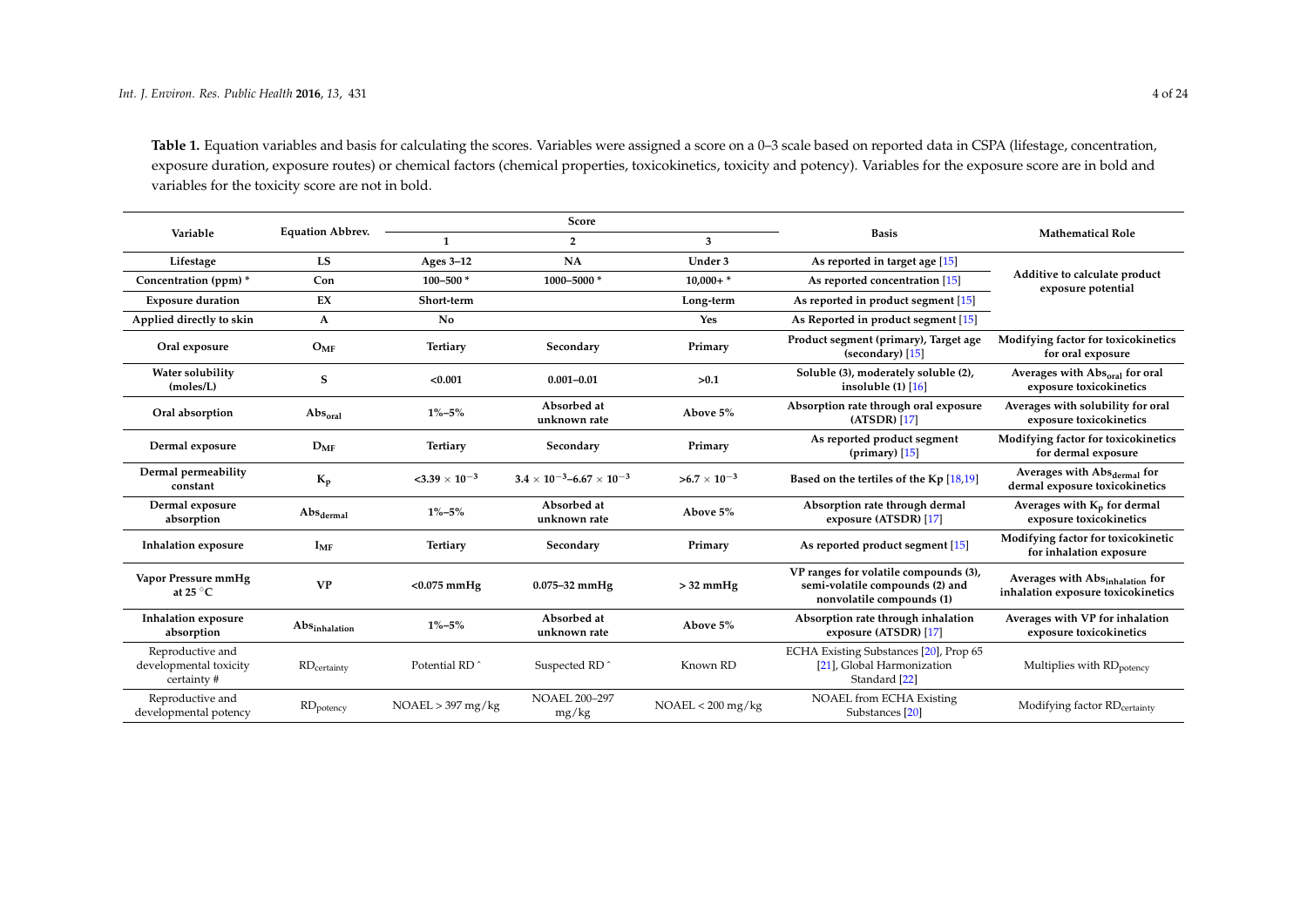<span id="page-4-1"></span>

|                                    |                         |                                   | Score                                      |                    |                                                                                                                     | <b>Mathematical Role</b>                     |  |
|------------------------------------|-------------------------|-----------------------------------|--------------------------------------------|--------------------|---------------------------------------------------------------------------------------------------------------------|----------------------------------------------|--|
| Variable                           | <b>Equation Abbrev.</b> |                                   | 2                                          | 3                  | <b>Basis</b>                                                                                                        |                                              |  |
| Carcinogenicity<br>certainty#      | $C_{\text{certiantv}}$  | Potential Carcinogen <sup>^</sup> | Suspected Carcinogen <sup>^</sup>          | Known Carcinogen ^ | IARC [23], Prop 65 [21], Global<br>Harmonization Standard [22], EPA<br>IRIS [24]                                    | Multiplies with C <sub>potency</sub>         |  |
| Carcinogenicity potency            | C <sub>potency</sub>    | $TD50 > 465$ mg/kg                | TD50 from 233 to<br>$465 \,\mathrm{mg/kg}$ | $TD50 < 233$ mg/kg | Dose that causes a tumor in 50% of the<br>study population (TD50) from the<br>Carcinogenic Potency Database [25,26] | Modifying factor for Ccertainty              |  |
| Endocrine disruption<br>certainty# | $ED_{\text{certianty}}$ | Potential ED <sup>^</sup>         | Suspected ED <sup>^</sup>                  | Known ED           | <b>ECHA Endocrine Disruptor Substances</b><br>of Concern [27], Global Harmonization<br>Standard [22]                | Multiplies with ED <sub>potency</sub>        |  |
| Endocrine disruptor<br>potency     | $ED_{potency}$          | $NOAEL > 336$ mg/kg               | <b>NOAEL 336-667</b><br>mg/kg              | NOAEL < 667 mg/kg  | <b>LOAEL from ECHA Endocrine</b><br>Disruptor Substances of Concern [27]                                            | Modifying factor for ED <sub>certainty</sub> |  |
| Neurotoxicity certainty #          | $NT_{\text{certainty}}$ |                                   |                                            | Known NT           | Grandjean and Landrigan et al. (2014)<br>[28], Global Harmonization<br>Standard [22]                                | Multiplies with NT <sub>potency</sub>        |  |
| Neurotoxicity potency              | $NT_{potency}$          |                                   | All NTs                                    |                    | All known neurotoxicants are assigned a<br>score of 2                                                               | Modifying factor for NT <sub>certainty</sub> |  |

**Table 1.** *Cont.*

<span id="page-4-0"></span>\* For chemical concentrations under 100 ppm a score of 0.5 was assigned, for chemical concentrations between 500 and 1000 ppm a score of 1.5 was assigned and for chemical concentrations between 5000 and 10,000 ppm a score of 2.5 was assigned. # Chemicals not considered toxic for the endpoints specified in the resources consulted for this study received a certainty score of 0.  $\hat{ }$  Chemicals with potential and suspected toxicities did not have associated potency data and received a potency score (modifier) of 1.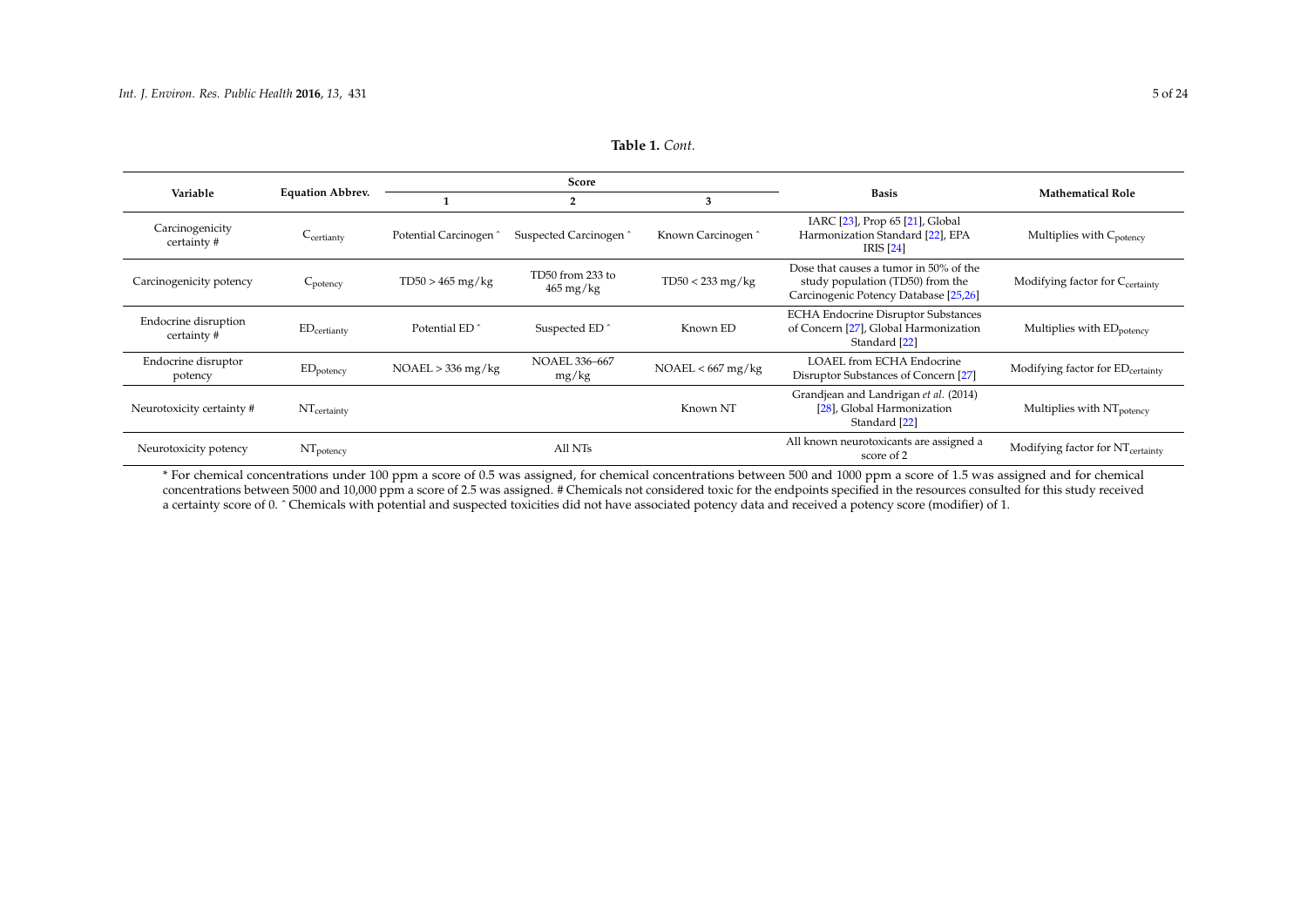| Chemical                                  | Observed<br>Oral<br>Absorption<br>Score | Observed<br>Dermal<br>Absorption<br>Score | Observed<br>Inhalation<br>Absorption<br>Score | Water<br>Solubility<br>Score | Skin<br>Permeability<br>Constant<br>Score | Vapor<br>Pressure<br>Score | RD<br>Certainty<br>Score | <b>RD</b> Potency<br>Score | Carcinogenic Carcinogen<br>Certainty<br>Score | Potency<br>Score | Neurotoxicity<br>Certainty<br>Score | Neurotoxicity<br>potency<br>Score | ED.<br>Certainty<br>Score | ED.<br>Potency<br>Score |
|-------------------------------------------|-----------------------------------------|-------------------------------------------|-----------------------------------------------|------------------------------|-------------------------------------------|----------------------------|--------------------------|----------------------------|-----------------------------------------------|------------------|-------------------------------------|-----------------------------------|---------------------------|-------------------------|
| Dibutyl phthalate                         | $\overline{3}$                          | 2                                         | 2                                             | $\overline{1}$               | 3                                         | $\overline{1}$             | 3                        | 3                          | $\mathbf{0}$                                  | NA               | 3                                   | $\overline{2}$                    | 3                         | 3                       |
| Di-2-ethylhexyl phthalate                 | $\overline{3}$                          | 2                                         | 2                                             | $\overline{1}$               | $\overline{2}$                            | $\overline{1}$             | 3                        | 3                          | 3                                             | $\mathbf{1}$     | $\overline{0}$                      | NA                                | $\mathbf{3}$              | $\mathbf{3}$            |
| Formaldehyde                              | $\overline{2}$                          | 3                                         | 3                                             | 3                            | $\overline{1}$                            | 3                          |                          |                            | 3                                             | 3                | $\mathfrak{Z}$                      | $\overline{2}$                    | $\overline{0}$            | NA                      |
| Butyl benzyl phthalate                    | $\overline{3}$                          | 2                                         | 3                                             | $\mathbf{1}$                 | 3                                         | $\mathbf{1}$               | 3                        | 3                          | $\Omega$                                      | NA               | $\Omega$                            | <b>NA</b>                         | $\mathcal{E}$             | 3                       |
| Styrene                                   | $\overline{2}$                          | 2                                         | 3                                             | $\mathbf{1}$                 | 3                                         | $\overline{2}$             | 2                        |                            | 3                                             | 3                | 3                                   | $\overline{2}$                    | $\Omega$                  | NA                      |
| Diisodecyl phthalate                      | $\overline{3}$                          | NI                                        | 3                                             | $\overline{1}$               | 2                                         | $\mathbf{1}$               | 3                        | 3                          | $\mathbf{0}$                                  | NA               | $\Omega$                            | <b>NA</b>                         | 2                         |                         |
| Methyl Ethyl Ketone                       | 2                                       | NI                                        | 3                                             | 3                            | $\overline{2}$                            | 3                          | 3                        |                            | $\mathbf{0}$                                  | NA               | 3                                   | $\overline{2}$                    | $\Omega$                  | NA                      |
| Di-n-Hexyl phthalate                      | N <sub>I</sub>                          | 3                                         | NI                                            | $\overline{1}$               | $\overline{2}$                            | $\mathbf{1}$               | 3                        | 3                          | $\mathbf{0}$                                  | <b>NA</b>        | $\overline{0}$                      | NA                                | $\overline{2}$            |                         |
| <b>Butyl Paraben</b>                      | NI                                      | NI                                        | NI                                            | $\mathbf{1}$                 | 3                                         | $\mathbf{1}$               | $\mathbf{0}$             | NA                         | $\mathbf{0}$                                  | NA               | $\Omega$                            | NA                                | 3                         | 3                       |
| <b>Ethylene Glycol</b>                    | $\overline{2}$                          | $\mathbf{1}$                              | 3                                             | 3                            | $\mathbf{1}$                              | $\overline{2}$             | 2                        |                            | $\mathbf{0}$                                  | NA               | 3                                   | $\overline{2}$                    | $\Omega$                  | NA                      |
| <b>Ethyl Paraben</b>                      | NI                                      | NI                                        | NI                                            | $\overline{1}$               | 3                                         | $\mathbf{1}$               | $\mathbf{0}$             | NA                         | $\mathbf{0}$                                  | NA               | $\mathbf{0}$                        | NA                                | 3                         |                         |
| <b>Cobalt and Cobalt Compounds</b>        | $\overline{3}$                          | $\mathbf{1}$                              | $\mathfrak{Z}$                                | $\mathbf{1}$                 | $\mathbf{1}$                              | $\overline{1}$             | $\overline{1}$           | $\mathbf{1}$               | 3                                             | $\mathfrak{Z}$   | $\mathbf{0}$                        | NA                                | $\mathbf{0}$              | NA                      |
| Diethyl phthalate                         | $\overline{2}$                          | $\mathbf{1}$                              | NI                                            | $\overline{1}$               | $\overline{2}$                            | $\overline{1}$             | $\mathbf{0}$             | NA                         | $\overline{1}$                                |                  | $\Omega$                            | NA                                | 3                         | $\mathbf{3}$            |
| Antimony and<br><b>Antimony Compounds</b> | 2                                       | 2                                         | 2                                             | $\mathbf{1}$                 |                                           |                            | $\mathbf{0}$             | <b>NA</b>                  | 3                                             |                  | $\mathbf{0}$                        | NA                                | $\Omega$                  | NA                      |
| Diisononyl phthalate                      | 3 <sup>1</sup>                          | $\mathbf{1}$                              | 3                                             | $\overline{1}$               | $\overline{2}$                            | $\overline{1}$             |                          |                            | $\mathbf{0}$                                  | NA               | $\overline{0}$                      | NA                                | $\overline{2}$            |                         |
| Di-n-octyl phthalate                      | $\overline{2}$                          | NI                                        | NI                                            | 1                            | $\overline{2}$                            | $\overline{1}$             | $\mathbf{1}$             | $\mathbf{1}$               | $\mathbf{0}$                                  | NA               | $\overline{0}$                      | <b>NA</b>                         | $\mathbf{1}$              |                         |
| Octamethylcyclotetrasiloxane              | NI                                      | NI                                        | NI                                            | 1                            | 3                                         | 3                          | $\mathbf{1}$             |                            | $\mathbf{0}$                                  | NA               | $\overline{0}$                      | NA                                | $\Omega$                  | NA                      |
| <b>Methyl Paraben</b>                     | NI                                      | NI                                        | NI                                            | 2                            | 2                                         | $\mathbf{1}$               | $\mathbf{0}$             | <b>NA</b>                  | $\Omega$                                      | NA               | $\Omega$                            | NA                                | $\Omega$                  | NA                      |
| Molybdenum and<br>Molybdenum Compounds    | NI                                      | NI                                        | NI                                            |                              |                                           |                            | $\mathbf{0}$             | <b>NA</b>                  | $\mathbf{0}$                                  | NA               | $\Omega$                            | <b>NA</b>                         | $\Omega$                  | <b>NA</b>               |
| Phthalic anhydride                        | N <sub>I</sub>                          | NI                                        | NI                                            | 2                            | $\mathbf{1}$                              | $\overline{1}$             | $\mathbf{0}$             | <b>NA</b>                  | $\mathbf{0}$                                  | <b>NA</b>        | $\Omega$                            | <b>NA</b>                         | $\Omega$                  | <b>NA</b>               |
| Propyl paraben                            | NI                                      | NI                                        | NI                                            | $\mathbf{1}$                 | 3                                         |                            | $\mathbf{0}$             | NA                         | $\mathbf{0}$                                  | NA               | $\Omega$                            | NA                                | $\mathbf{0}$              | NA                      |

**Table 2.** Scores assigned to each chemical based on the approach described in the text. Chemicals are sorted based on the highest total priority index. Rationale and criteria for the scores are shown in Table [1.](#page-4-1)

<span id="page-5-0"></span>RD is for reproductive and developmental, ED is for endocrine disruption, NI is for no information and NA is for not applicable. Potency scores were not applicable to chemicals without certainty scores.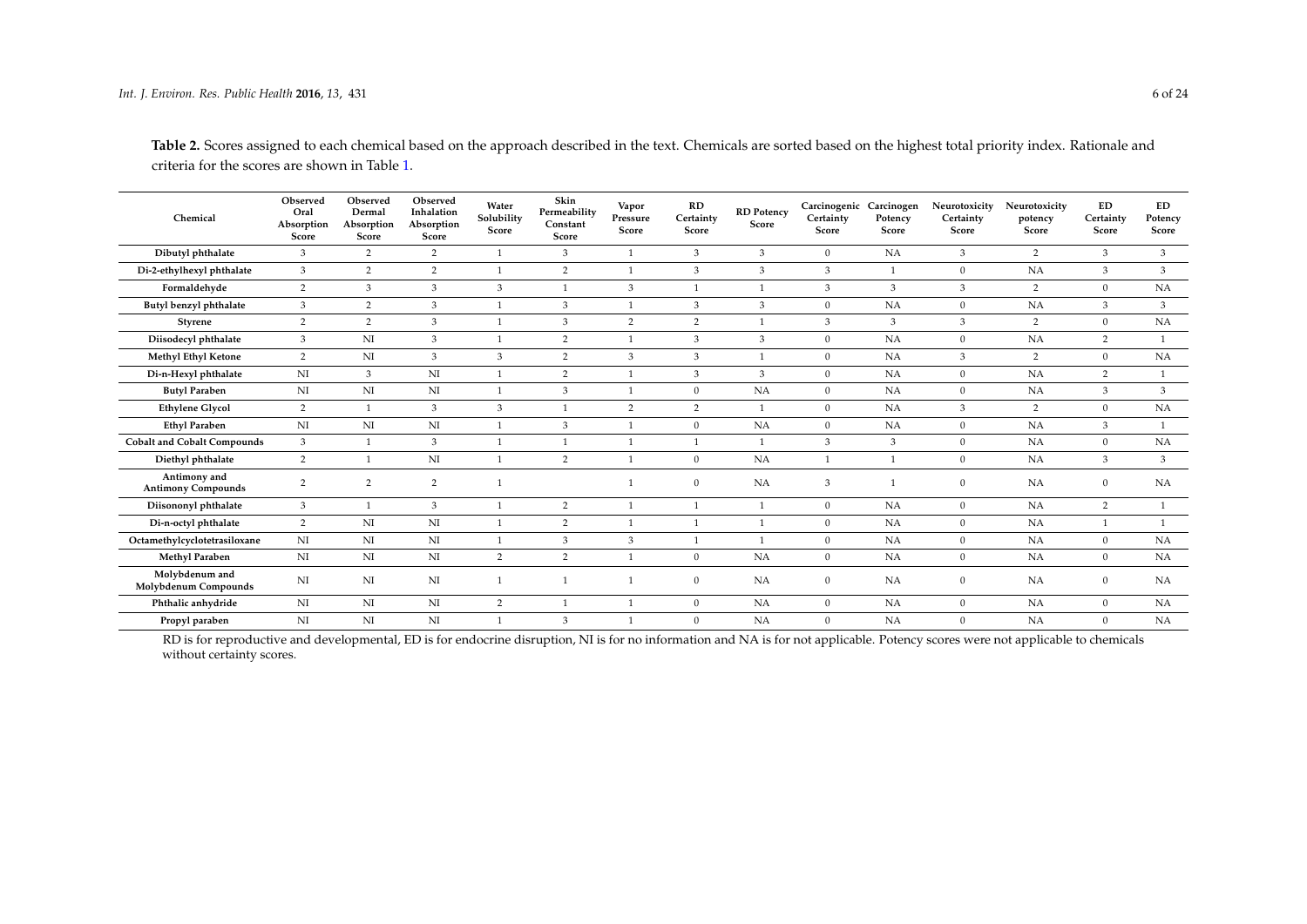#### *2.3. Framework Equations*

The framework is composed of three components; the exposure score, the toxicity score and the total priority index. The exposure score is a calculation based on attributes of the product and chemical that increases the likelihood of child exposure (Equation (1)). The toxicity score is a combination of endpoint certainty and potency scores (Equation (2)). The product of the exposure score and toxicity score is the total priority index (Equation (3)). Equation (4) calculates an endocrine disruptor score that can be compared with other prioritization schemes. Each of the components and equations are explained in detail below.

The exposure score is the sum of the individual product variables: Lifestage, exposure duration, applicability and concentration added to the sum of the products of the exposure route likelihood and exposure route absorption for oral, dermal and inhalation exposures. The exposure route absorption score is the average of the score for measured absorption and the score for predicted absorption based on chemical properties. Because measured absorption scores were not available for all chemicals, averaging chemical property scores and measured absorption scores minimized bias induced by lack of data. The exposure absorption score is multiplied by the exposure route likelihood. This means that products likely to have, for example, high oral exposures, such as pacifiers, with chemicals that are highly absorbed through the oral route will have high exposure scores relative to products with chemicals less likely to be absorbed through the expected exposure route.

$$
\begin{aligned} \text{Exposure Score} &= (\text{LS} + \text{EX} + \text{A} + \text{Con}) + [(\text{O}_{\text{MF}}(\text{S} + \text{Abs}_{\text{oral}})/2) + \\ & (\text{I}_{\text{MF}}(\text{VP} + \text{Abs}_{\text{inhalation}})/2) + (\text{D}_{\text{MF}}(\text{K}_{p} + \text{Abs}_{\text{dermal}})/2] \end{aligned} \tag{1}
$$

where LS is the lifestage score, EX is the exposure duration score A is the applicability score, Con is the concentration score,  $O_{MF}$  is the oral exposure route modifying factor, S is water solubility score, Abs<sub>oral</sub> is the oral absorption score,  $I_{MF}$  is the inhalation exposure route modifying factor, VP is vapor pressure score, Abs<sub>inhalation</sub>,  $D_{MF}$  is the dermal exposure route modifying factor,  $K_p$  is the dermal permeability constant score and Abs<sub>dermal</sub> is the dermal absorption score.

The toxicity score is the sum of the products of the certainty and potency scores for endocrine disruption, reproductive and developmental toxicity, carcinogenicity and neurotoxicity. The certainty score reflects the overall confidence of international and national databases in whether the chemical causes the specific toxicity endpoint. This is multiplied by the potency to ensure that known toxicants that are highly potent will have higher toxicity scores.

Toxicity Score = 
$$
(ED_{certainty} \times ED_{potency}) + (RD_{certainty} \times RD_{potency}) + (C_{certainty} \times C_{potency})
$$
  
+  $(NT_{certainty} \times NT_{potency})$  (2)

where ED is endocrine disruption, RD is reproductive and developmental toxicity, C is carcinogenicity and NT is neurotoxicity.

The total priority index is calculated by the product of the exposure score and toxicity score. This score is unique to each report (product and chemical specific) in the CSPA database.

$$
Total Priority Index = Exposure Score \times Toxicity Score
$$
 (3)

The endocrine disruptor score is a modification of the total priority index that is specific to endocrine disruption. It is the product of the exposure score, endocrine disruption certainty score and endocrine disruption potency score. Similar scores can be calculated for reproductive and developmental toxicity, carcinogenicity and neurotoxicity. Endocrine disruption is highlighted in this example because it can be compared to other prioritization frameworks.

Endocrine Disruptor Score = 
$$
Exposure Score \times ED_{certainty} \times ED_{potency}
$$
 (4)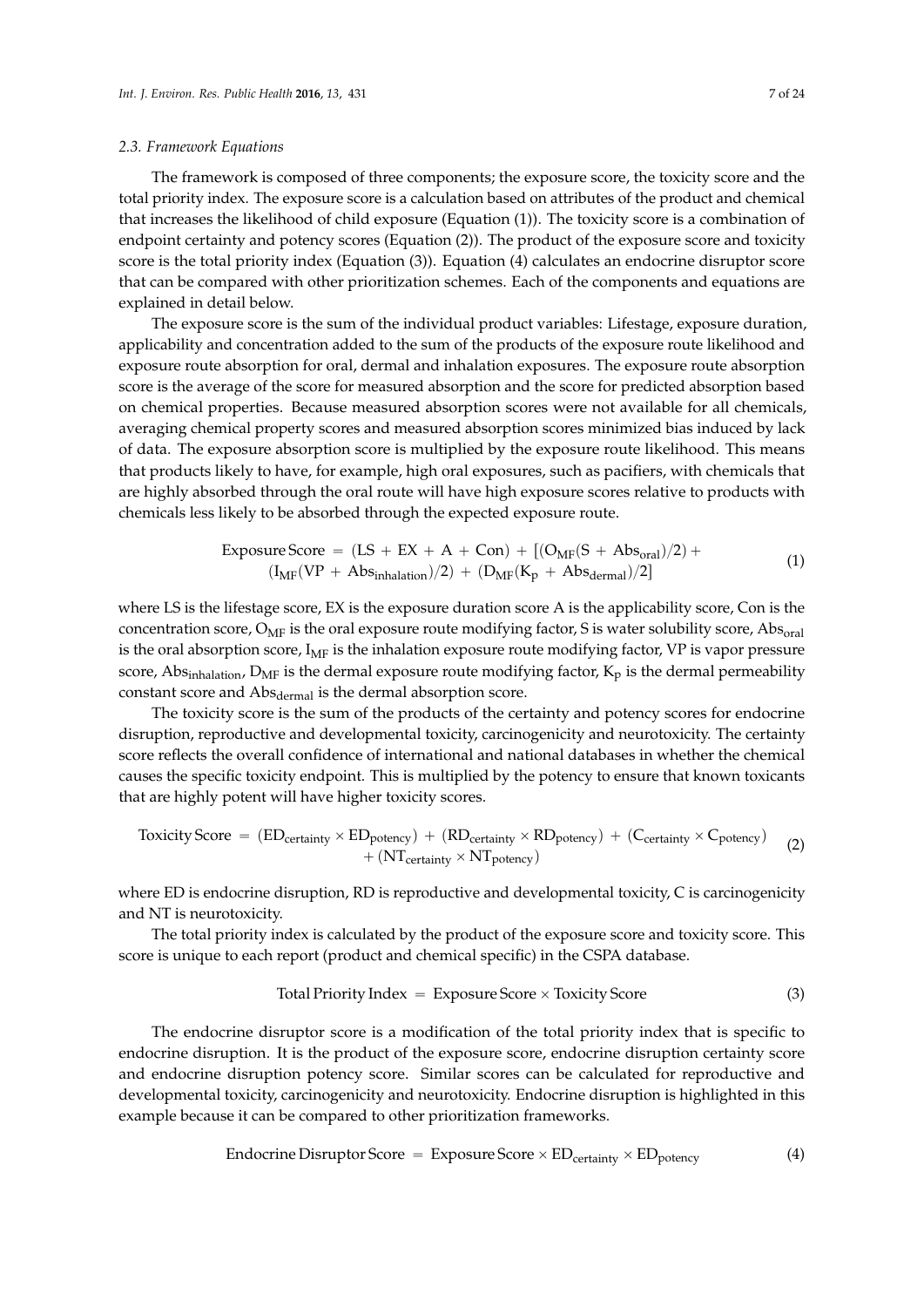where  $ED_{\text{certainty}}$  is the certainty score for endocrine disruption and  $ED_{\text{potency}}$  is the potency modifying factor for endocrine disruption.

#### *2.4. Equation Variables*

All variables are described in Table [1](#page-4-0) and in detail below.

#### 2.4.1. Lifestage

When manufacturers report data to the CSPA database, they are required to state whether the product is designed for a child under age three or age three to 12. Children under the age of three have unique susceptibility factors that may make them more vulnerable to toxic chemical exposures as well as increased hand-to-mouth behavior. Products designed for children under age three are assigned lifestage score of three and products for children over age 3 are assigned a lifestage score of one (Tables [1](#page-4-0) and [2\)](#page-5-0).

# 2.4.2. Chemical Concentration

Manufacturers are required to include the concentration range of the chemical when reporting to the CSPA database. There are six chemical concentration ranges (shown in Table [1\)](#page-4-0) that were scored on 0.5 increments from 0.5 to 3.

# 2.4.3. Exposure Routes

Exposure routes were assigned scores based on whether the relevant route, for example, dermal, is likely to be a primary, secondary or tertiary exposure route. When manufacturers report to the CSPA database, they must also include a product description from a finite list of product segment and brick levels. The primary exposure route was determined by the product segment description. For the categories of clothing, beauty/personal hygiene, footwear, arts and crafts, household, and camping the primary exposure route was considered to be dermal. For kitchen merchandise the primary exposure route was considered to be oral. Fragrances and party blowers were assigned two primary exposures because fragrances are applied to the skin, but also inhaled and because party blowers are inserted into the mouth and blown through. Baby care products were assessed by the product brick description and those that involved feeding support, pacifiers or food preparation were considered to have primary oral exposures. Toys and games were considered to have primarily dermal exposures with the exception of kitchen toys, these were considered to have oral exposures. Products with primary oral exposure were assigned secondary dermal exposures because children usually hold toys that they put in their mouths. Paints were determined to have primary inhalation, secondary dermal and tertiary oral exposures. If the product was intended for a child under the age of three and the primary route was not oral, then the secondary route was oral. For records without oral or inhalation as primary or secondary exposures, two tertiary exposures of oral and inhalation were assigned. This is to account for the fact that products may disintegrate overtime and accumulate in house dust, which children inhale and ingest. Children may inhale chemicals of concern through the vaporization of chemicals or through product disintegration. Primary exposure routes were assigned a modifying factor of three, secondary exposure routes were assigned a modifying factor of two and tertiary exposure routes were assigned a modifying factor of one (Tables [1](#page-4-0) and [2\)](#page-5-0). For example, a shirt for an infant may be associated with primary dermal exposures, but have secondary oral exposures as young children have frequent hand to mouth activities. For this example, the shirt would receive a score of three for dermal exposure route and two for oral exposure route and one for inhalation exposure route. The exposure route score modifies the toxicokinetic score such that products with chemicals highly absorbed through a specific exposure route receive a higher score when that is the primary exposure route rather than when the route is secondary or tertiary.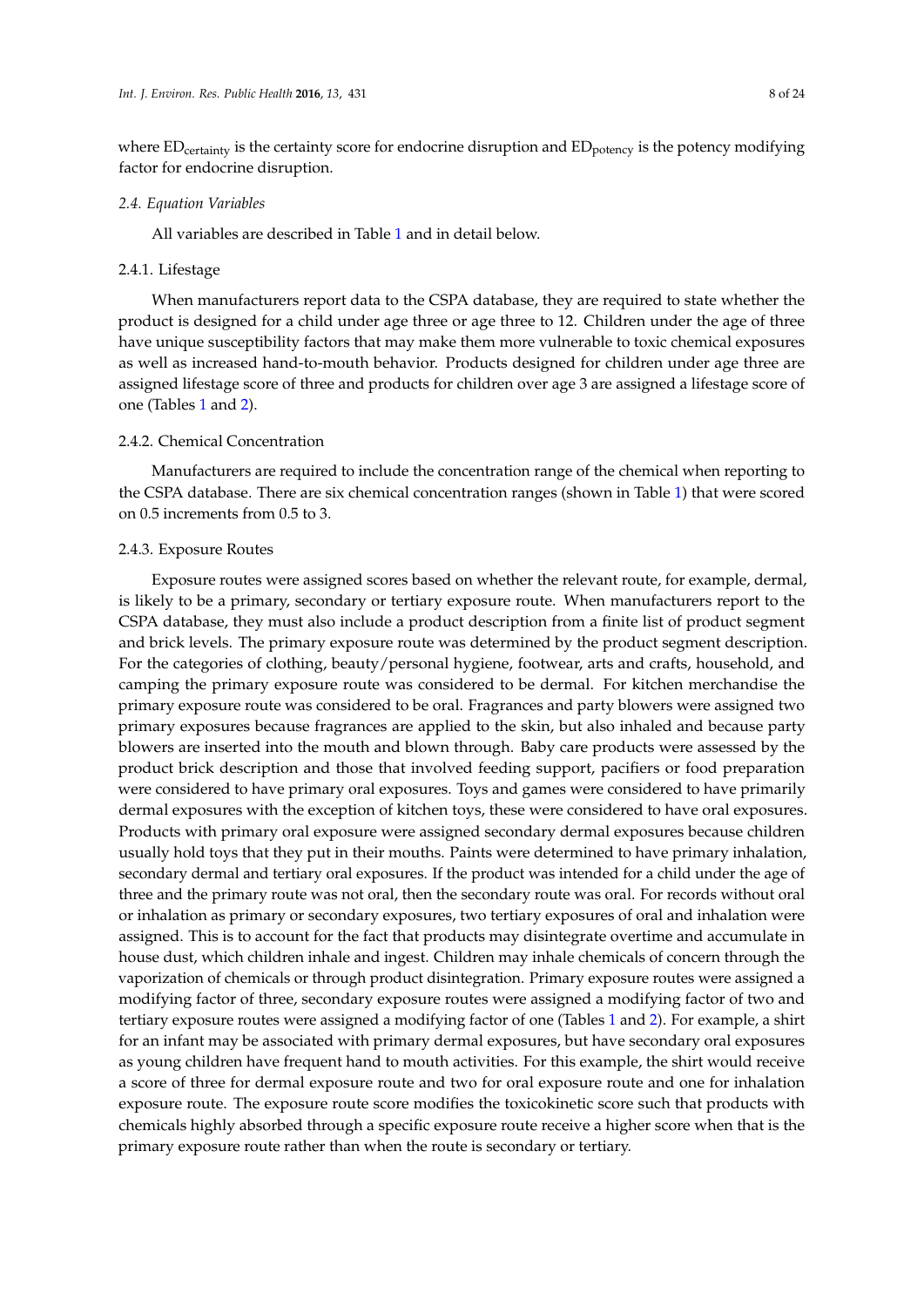#### 2.4.4. Exposure Duration

The exposure duration score was determined by the Product Segment Description. For product segments including clothing, footwear, personal care/hygiene, and camping the exposure duration was assumed to be long-term. For product segments such as Toys/Games, Stationery/Office Machinery/Occasion Supplies, and Arts/Crafts/Needlework the exposure was assumed to be short-term. Short-term exposures were assigned a score of 1 and long-term exposures were assigned a score of 3 (Tables [1](#page-4-0) and [2\)](#page-5-0).

# 2.4.5. Applied Directly to Skin

Products in the personal hygiene product segment are intended for direct application to skin or body, such as lotions and cosmetics, and were therefore assigned a score of three. Those not designed for direct application to skin or body were scored as 1 (Tables [1](#page-4-0) and [2\)](#page-5-0).

#### 2.4.6. Chemical Properties

The chemicals were scored based on properties that avail them to absorption through inhalation, oral or dermal exposures. The vapor pressure was used to assess potential for inhalation exposure. Vapor pressures under 0.075 mmHg at 25  $\degree$ C were assigned a score of one, as this vapor pressure is associated with nonvolatile chemicals. Chemicals with vapor pressures between 0.075 and 32 mmHg at 25  $\degree$ C were considered to have the potential inhalation exposures and were therefore assigned a score of 2. This vapor pressure range is associated with semi-volatile compounds. Chemicals with vapor pressures over 32 mmHg were assigned a score of three as this range reflects volatile organic chemicals.

Water solubility was used to assess the potential for oral exposure. Chemicals with lower water solubilities are less likely to be ingested through chewing/sucking on products. Chemicals considered generally insoluble  $\langle$ <0.001 mol $\langle$ L) were assigned a score of 1. Chemicals with solubilities between 0.001 and 0.01 mol/L were assigned a score of 2 and chemicals considered soluble (>0.01 mol/L) were assigned a score of 3 [\[16\]](#page-21-18).

The skin permeability rate constant was calculated based on the water-octanol partitioning coefficient and the molecular weight as described in Potts and Guy, 1992, using the National Institute for Occupational Health and Safety's skin permeability calculator [\[18](#page-21-19)[,19\]](#page-22-10). Skin permeability constants (Kp) were assigned scores based on the distribution of those reported for this dataset. The lowest tertile scored one, the middle tertile scored two and the highest tertile scored three. Chemical property rationale and score are described in Tables [1](#page-4-0) and [2.](#page-5-0)

#### 2.4.7. Observed Absorption

The percent of the chemical that is absorbed through inhalation, dermal or oral exposure was scored on a scale of one to three. For most chemicals, the Agency for Toxic Substances and Disease Registry (ATSDR) chemical profile included the percentage of chemical absorbed through oral, dermal and inhalation exposures. When available, this database was compiled using human data. Animal or *in vitro* data was used when human data was not available. If the absorption rate was between 1% and 5% the chemical scored 1. If the chemical was reported to be absorbed in humans but at an unknown rate, or if the chemical was absorbed between 5% and 10%, a score of two was assigned. If the absorption rate was above 10% a score of three was assigned. Absorption levels are shown in Tables [1](#page-4-0) and [2.](#page-5-0)

#### 2.4.8. Toxicity Endpoints

Endocrine disruption, reproductive and developmental toxicity, carcinogenicity and neurotoxicity were selected as relevant health endpoints. In order to remove potential biases, all of these endpoints were assessed based on curated databases. This approach builds on the initial selection process that identified the original 66 chemicals included in the CSPA database [\[15\]](#page-21-13). For each endpoint, chemicals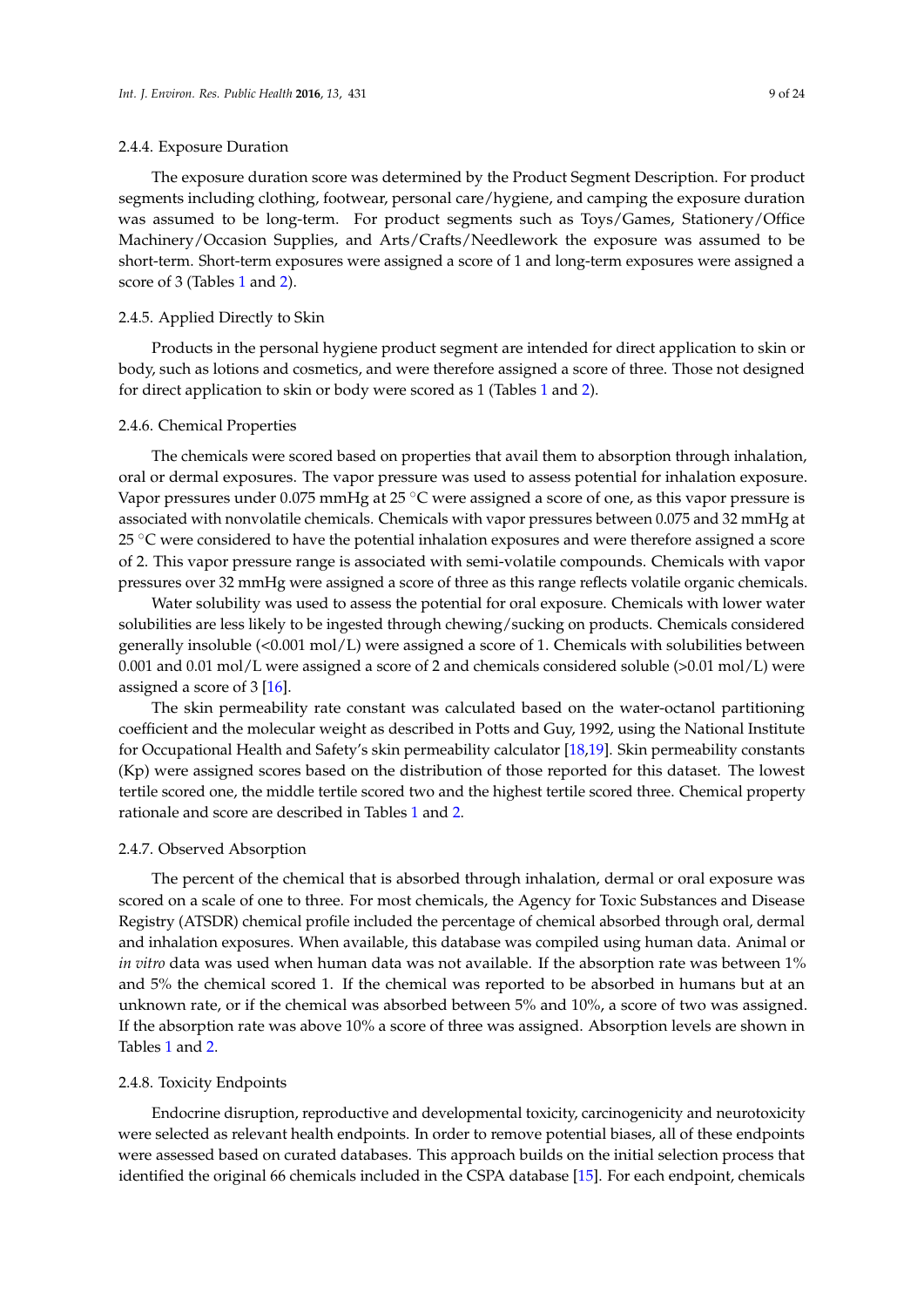were classified based on certainty of toxicity and potency. Scores for certainty and potency are shown in Table [1.](#page-4-0)

Endocrine disruption certainty was scored based on the European Chemicals Agency (ECHA) Endocrine Disruptor Substances of Concern database [\[27\]](#page-22-11). This list was created to prioritize chemicals for further review. Substances are categorized from 1 to 3. Category 1 includes known endocrine disruptors while categories 2 and 3 include suspected endocrine disruptors. In this scoring framework chemicals received a zero if they were not included in the list, a score of one if they were included on the candidate list, but not classified, a score of two if the ECHA assigned them to category 2 or 3 and a score of three if the ECHA assigned them to category 1.

Reproductive and developmental toxicity was assessed based on the Globally Harmonized System (GHS) of Classification and Labeling of Chemicals [\[22\]](#page-22-12), the European Union's Existing Substances Regulation [\[20\]](#page-22-13), and the Proposition 65 List [\[21\]](#page-22-14). The GHS classification system was created in 2001 and adopted by the United Nations in 2003 as a method for standardizing international information on toxic substances. The European Union's Existing Substances Regulation provides detailed risk assessment data for 141 chemicals. The Proposition 65 list is an updated list created by the California Office of Environmental Health Hazard Assessment that contains chemicals that are known or suspected carcinogens and reproductive toxicants [\[21\]](#page-22-14). Because none of these individual sources are comprehensive, a score was assigned based on the highest classification in any one of these sources. For example, if a chemical is classified as a known reproductive toxicant by proposition 65, but not included in the GHS or the European Union existing substances regulation, then that chemical would be considered a known reproductive toxicant. Known reproductive toxicants received a score of three, suspected reproductive toxicants scored two, and those that are potentially reproductive toxicants scored one. Those with no data included received a zero.

Carcinogenicity was assessed based on IARC classification [\[23\]](#page-22-15), The EPA's Integrated Risk Information System (IRIS) database [\[24\]](#page-22-16), the GHS, and Proposition 65. Similar methods were used to assign carcinogenicity points: a score of three was assigned to known carcinogens, a score of two was assigned for suspected carcinogens, a score of one was assigned to potential carcinogens and chemicals not included in any of these sources received a zero.

Neurotoxicity was assessed based on Grandjean and Landrigan, 2014 [\[28\]](#page-22-17) and the GHS. If chemicals are listed as neurotoxicants in Grandjean and Landrigan, 2014, they received a score of three, if not they received a score of zero. Chemicals were also classified as neurotoxicants based on the GHS classification. Toxicity endpoint scores and rationale are shown in Tables [1](#page-4-0) and [2.](#page-5-0)

#### 2.4.9. Toxicity Potency

Estimating toxicity potency is a complex task that is highly dependent on the endpoints assessed and concentrations administered. Because of this, toxicity potency is assessed within each toxicity endpoint category (carcinogenesis, neurotoxicity, endocrine disruption and reproductive and developmental toxicity).

For endocrine disruption, the lowest observable adverse effect levels (LOAELs) and no observable adverse effects levels (NOAELs) recorded in the European Chemical Agency's Endocrine Disruptor Substances of Concern Database as of 22 January 2016, were used to calculate the potency. Endpoints included testis impacts (decreased sperm count, degeneration of spermatogenesis, changes in testis weight, leydig cell alterations) and sex hormone secretion impacts (Table S2). The NOAELs for reproductive and developmental toxicants from the European Chemical Agency's Existing Substances Database (as of 22 January 2016) was used to calculate reproductive and developmental toxicity potency for most chemicals. NOAELs were derived from studies examining testis damage following in utero exposure, embryotoxicity, decreased offspring survival and fetal body weight (Table S2). The reproductive and developmental toxicity potency score for di-N-hexyl-phthalate was based on the LOAEL reported in the NTP monographs [\[29\]](#page-22-18). The potency score for reproductive and developmental toxicity for methyl ethyl ketone was based on a reference dose (RfD) reported in the US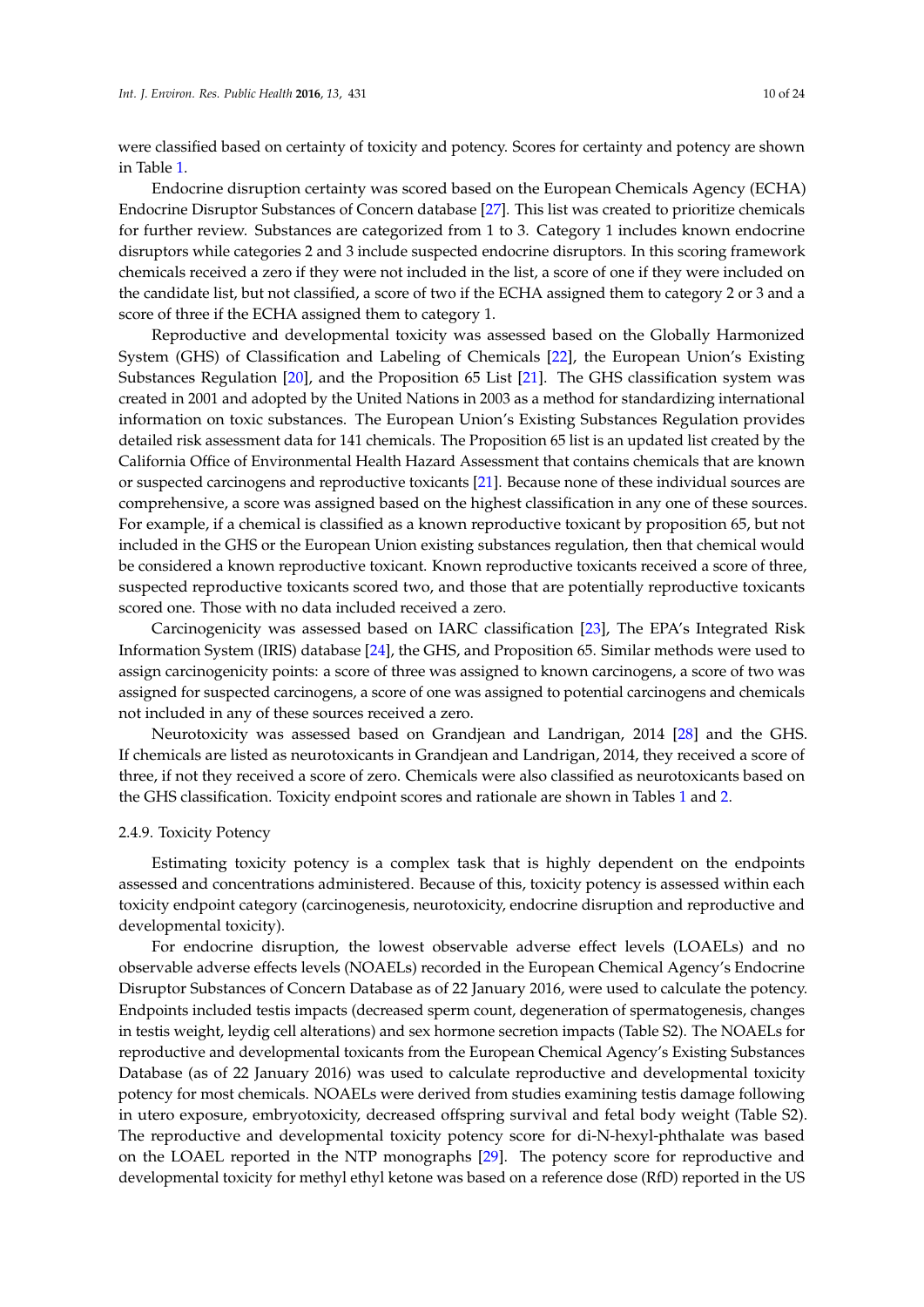EPA's IRIS. The RfD was converted to a NOAEL by multiplying by the reported uncertainty factors. Supplemental Table S2 shows the NOAELs, LOAELS, RfDs and scores for potency for reproductive and developmental toxicity and endocrine disruption. An uncertainty factor of ten was used to convert LOAELs to NOAELs so that the critical doses could be compared across chemicals. For endocrine disruption and reproductive and developmental toxicity, potency scores were assigned a score of one to three based on the tertiles of the range of the NOAELs and LOAELs reported.

Carcinogenic potency was based on the dose that causes tumors in half the population  $(TD_{50})$ . This data was derived from the Carcinogen Potency Database [\[26\]](#page-22-19). For each known carcinogen, the  $TD_{50}$  for mice and rats was reported. The lower  $TD_{50}$  of the two species was used.  $TD_{50}$ s were scored based on the tertiles of the range reported.

For any endpoint categorized as a potential or suspected carcinogen, endocrine disruptor or reproductive and developmental toxicant, a potency score of one was assigned. In most cases, NOAELs and LOAELs are not available for potential and suspected toxicants. Because the potency is multiplied by the certainty score, a score of 1 for suspected and potential toxicants prevents the loss of consideration of the certainty score. For neurotoxicants, there was not a sufficient source of LOAELs or NOAELs for classification of potency. In order for the neurotoxicant effects to not be underweighted in the toxicity score, an artificial potency factor of three was used. Potency is shown in Tables [1](#page-4-0) and [2.](#page-5-0)

#### *2.5. Framework Assumptions*

- 1. August 2012–September 2015 data is representative of the CSPA data as a whole, once phase in is complete in 2018
- 2. Products intended for children under age three have the potential for oral exposure
- 3. All products will disintegrate over time and the chemicals found in these products will accumulate in house dust leading to oral and inhalation exposure
- 4. Exposures occur only through oral, dermal and inhalation exposure

#### *2.6. Missing Data*

In examples where data was available on toxicity endpoints, but not on exposure route absorption, the chemical properties alone were used to estimate potential for each exposure route. For some chemicals, such as molybdenum, methyl paraben, phthalic anhydride and propyl paraben, no data on toxicity endpoints were found in the databases consulted. For these chemicals, it is possible to use the exposure score to understand how they could enter children's bodies. The lack of toxicity score does not mean these chemicals are safe or unsafe, rather, based on existing data, it is not possible to assign priority points at this time.

# *2.7. ExpoCast*

The US EPA developed ExpoCast as a high throughput system to screen and classify chemicals based on human exposure potential [\[30,](#page-22-20)[31\]](#page-22-21). The system is based on fate and transport models of contaminants in environmental sources, such as air, water and soil that can then be used to predict human exposures and correlates with the National Health and Nutrition Examination Survey (NHANES) biomonitoring levels, especially for chemicals found in consumer products [\[30\]](#page-22-20). In this study, ExpoCast was accessed through the Interactive Chemical Safety for Sustainability Dashboard in January of 2016 to obtain median exposure predictions for chemicals reported under CSPA. ExpoCast estimates exposure predictions at the population level to almost 8000 compounds [\[31\]](#page-22-21). Median predicted exposures in mg/kg/day were available for all CSPA chemicals except formaldehyde. For metals reported in CSPA as groups, all metal compounds available in ExpoCast were included.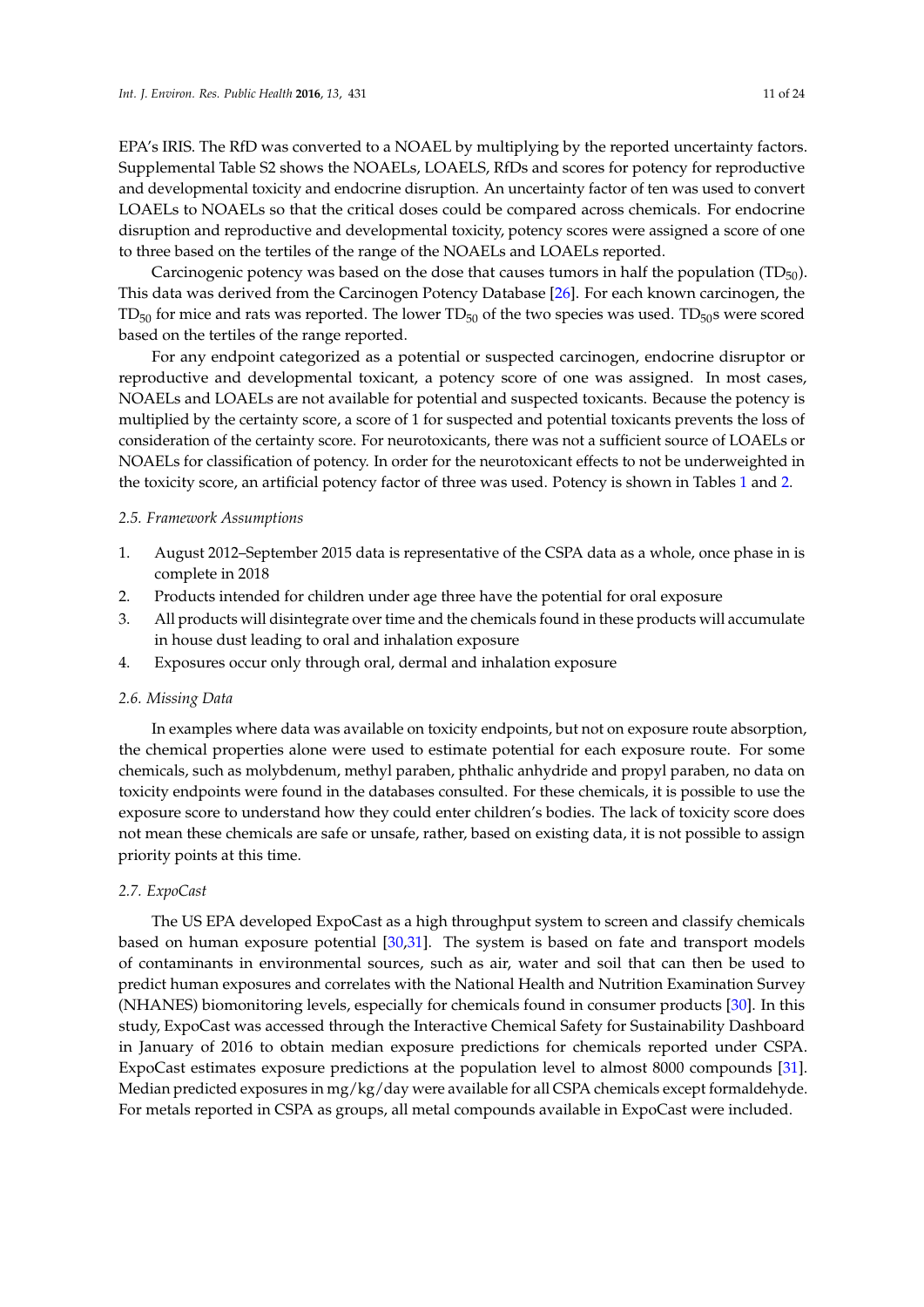#### *2.8. ToxPi*

The Toxicological Priority Index (ToxPi) considers the results from 85 *in vitro* ToxCast assays for potential estrogen, androgen and thyroid disruption as well as chemical properties to prioritize endocrine disruptors [\[32\]](#page-22-22). Filer *et al*. (2014) report ToxPi scores for 1858 chemicals available in phase II of ToxCast [\[33\]](#page-22-23). In addition to the original sources of endocrine disruption considered in Reif *et al*. (2013), Filer *et al*. (2014) [\[32](#page-22-22)[,33\]](#page-22-23) also considered assays for glucocorticoid disruption and peroxisome proliferator-activated receptor (PPAR) activation for a total of 85 *in vitro* assays. The assay results are also compared to 27 ToxCast assays for cytotoxicity to weed out any compounds that may be causing overt cellular toxicity. Of the CSPA chemicals used to develop this framework, 14 also had ToxPi scores. ToxPi scores were accessed via the supplemental material of Filer *et al*. (2014) [\[33\]](#page-22-23) and compared to the endocrine disruption score in the CSPA database calculated in equation 4.

#### *2.9. Statistical Software*

The framework was constructed and analyzed using Microsoft Excel version 14.5.8. Scatterplots were made using R Studio version 0.99.491. A principal component analysis was conducted using JMP version 12.2.0 from the SAS Institute.

# **3. Results**

The average exposure score across all chemicals was 10.4 with a standard deviation of 2.6 (Table [3\)](#page-12-0). The three highest scoring chemicals for exposure were formaldehyde (average 14.2), octamethylcyclotetrasiloxane (average 13.9) and styrene (average 13.6). These three chemicals' exposure scores were roughly average for most product characteristics, including lifestage, exposure duration, application to skin or body, and concentration. However, toxicokinetic scores, based on chemical properties and observed absorption rates were above average for all three chemicals for at least one exposure route. Across all records in the CSPA database, the maximum exposure score was 20.5 for formaldehyde in party horns and the minimum exposure score was 5 for molybdenum in drawing supplies. Toxicity scores were calculated by the sum of the products of the individual endpoint toxicities and potencies. The highest toxicity scores were for DBP (24), diethylhexyl phthalate DEHP (21) and formaldehyde (21). Four chemicals, phthalic anhydride, propyl paraben, methyl paraben and molybdenum, were not listed as endocrine disruptors, neurotoxicants, reproductive toxicants or carcinogens in any of the databases used in this study.

DBP, formaldehyde, DEHP, styrene and butyl benzyl phthalate scored relatively high for both exposure and toxicity scores and are thus found in the upper right-hand quadrant of Figure [1,](#page-12-1) indicating the most concern. Chemicals not listed as toxicological concerns in any of the resources consulted are found on the Y-axis of Figure [1,](#page-12-1) see dashed line box. Octamethylcyclotetrasiloxane was assigned an exposure score of 13.9, the second highest. However, the only resource consulted that identified octamethylcyclotetrasiloxane as a toxicological concern was the Global Harmonization System, which classified it as a suspected reproductive and developmental toxicant. Therefore, octamethylcyclotetrasiloxane is found in the upper left-hand quadrant of Figure [1,](#page-12-1) indicating less concern than those chemicals with high exposure scores and high toxicity scores. Chemicals in the bottom left-hand quadrant are the least concerning because they have relatively low exposure and are not classified as toxicologically concerning by the resources consulted for this study. These chemicals are diethyl phthalate, phthalate anhydride and molybdenum.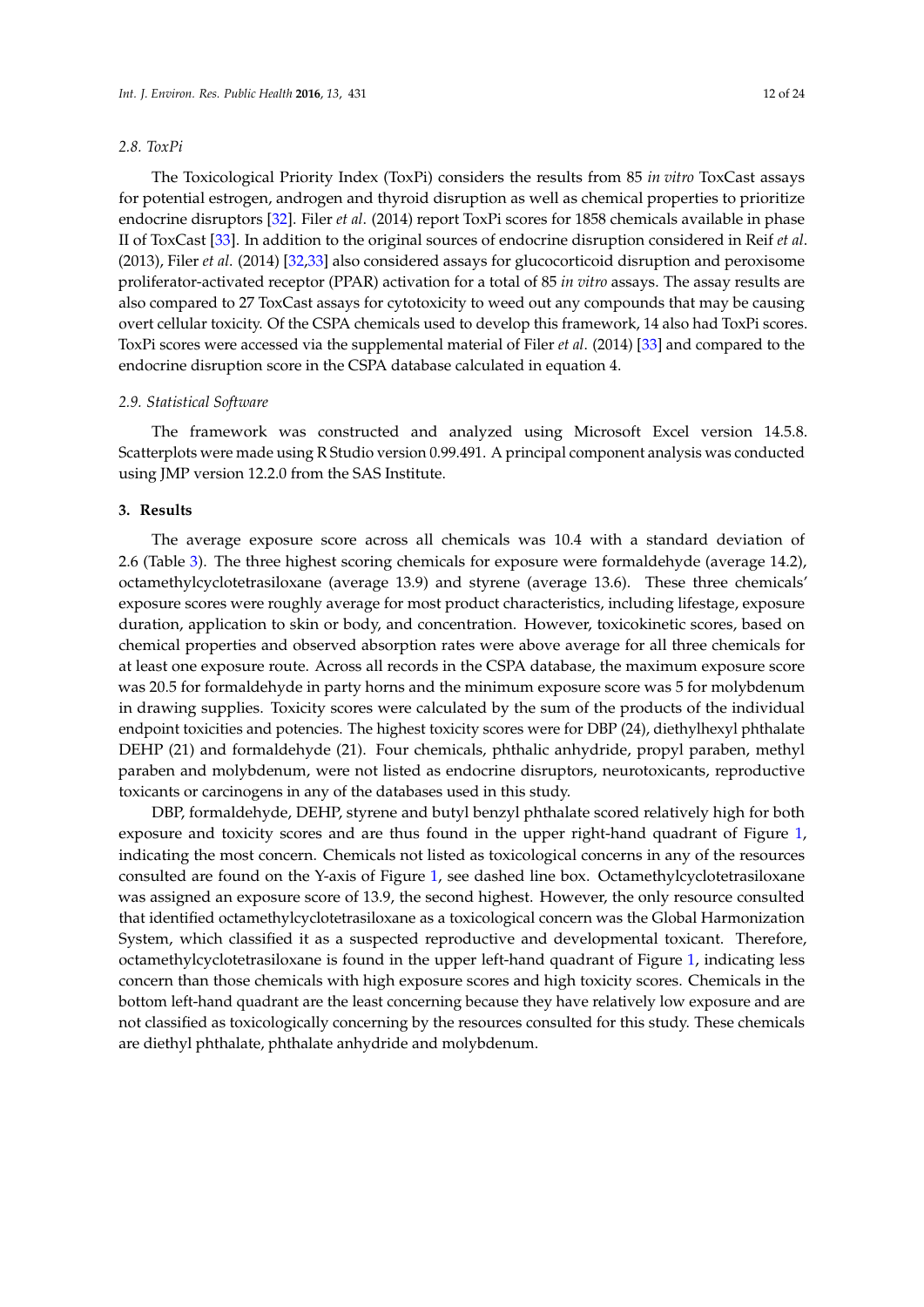<span id="page-12-0"></span>**Table 3.** Exposure scores and total priority indices for the CSPA chemicals considered in this framework. Chemicals are sorted based on total priority index. The three chemicals with the highest exposure scores are in bold. Standard deviations (SD) represent the variability in scores or indices within each chemical or chemical group.

| Chemicals                           | <b>Number of Reports</b> | Exposure Score $\pm$ SD | Total Priority Index $\pm$ SD |
|-------------------------------------|--------------------------|-------------------------|-------------------------------|
| Formaldehyde                        | 533                      | $14.2 \pm 3.3$          | $297.8 \pm 69.1$              |
| Dibutyl phthalate                   | 778                      | $12.3 \pm 1.7$          | $294.7 \pm 40.1$              |
| <b>Styrene</b>                      | 2251                     | $13.6 \pm 2.7$          | $231.2 \pm 45.1$              |
| Butyl benzyl phthalate (BBP)        | 610                      | $12.5 \pm 1.7$          | $225.2 \pm 30.2$              |
| Di-2-ethylhexyl phthalate           | 909                      | $10.6 \pm 1.7$          | $223.2 \pm 34.6$              |
| Diisodecyl phthalate (DIDP)         | 235                      | $11.6 \pm 2.1$          | $127.9 \pm 22.8$              |
| Di-n-Hexyl phthalate                | 178                      | $10.2 \pm 1.1$          | $112.0 \pm 11.7$              |
| Butyl paraben                       | 83                       | $12.0 \pm 0.94$         | $108.0 \pm 8.4$               |
| Methyl ethyl ketone                 | 2378                     | $10.2 \pm 1.9$          | $91.5 \pm 17.1$               |
| Cobalt and cobalt compounds         | 6927                     | $8.5 \pm 1.5$           | $84.5 \pm 14.7$               |
| Ethylene glycol monoethyl ester     | 31                       | $10.3 \pm 2.4$          | $82.1 \pm 18.9$               |
| Diethyl phthalate                   | 380                      | $8.0 + 0.84$            | $80.0 \pm 8.4$                |
| Ethylene glycol                     | 6042                     | $9.8 \pm 1.9$           | $78.5 \pm 14.8$               |
| Ethyl paraben                       | 97                       | $12.0 \pm 1.1$          | $35.9 \pm 3.2$                |
| Antimony and Antimony compounds     | 3378                     | $10.3 \pm 1.4$          | $31.0 \pm 4.3$                |
| Diisononyl phthalate (DINP)         | 357                      | $10.3 \pm 2.1$          | $30.8 \pm 6.2$                |
| Di-n-octyl phthalate (DnOP)         | 279                      | $9.6 \pm 0.9$           | $19.3 \pm 1.8$                |
| Octamethylcyclotetrasiloxane        | 2123                     | $13.9 \pm 1.6$          | $13.9 \pm 1.6$                |
| Methyl paraben                      | 251                      | $10.2 \pm 1.2$          | $\mathbf{0}$                  |
| Molybdenum and molybdenum compounds | 1617                     | $5.8 \pm 0.80$          | 0                             |
| Phthalic anhydride                  | 137                      | $7.6 \pm 1.3$           | $\boldsymbol{0}$              |
| Propyl paraben                      | 207                      | $11.8 \pm 0.95$         | $\mathbf{0}$                  |
| Chemical Groups                     |                          |                         |                               |
| Phthalates                          | 3863                     | $10.8 \pm 2.2$          | $172.5 \pm 102.9$             |
| Parabens                            | 638                      | $11.2 \pm 1.4$          | $19.5 \pm 36.7$               |
| Ethylene Glycols                    | 6073                     | $9.8 \pm 1.9$           | $78.5 \pm 14.9$               |

<span id="page-12-1"></span>

Figure 1. Scatterplot showing the relationship between toxicity and average exposure scores for chemicals in the CSPA framework. The scatterplot is divided into quadrants with lines drawn at the median exposure score (horizontal line) and median toxicity score (vertical line) to emphasize that chemicals relatively high for both toxicity an exposure scores (upper right-hand quadrant) are of higher concern than those with relatively lower scores for both toxicity and potency (lower left-hand quadrant). Formaldehyde, styrene, benzyl butyl phthalate (BBP), DBP and DEHP all fall in the highest priority quadrant in this figure. Other phthalates, diisodecyl phthalate (DIDP) and di-n-hexyl phthalate (DnHP) also fall in the high priority quadrant. The dashed box on the far left indicates chemicals such as phthalic anhydride, propyl paraben, molybdenum and methyl paraben which were not identified as known toxicants (NT, RD, ED or carcinogens) in any of the databases consulted.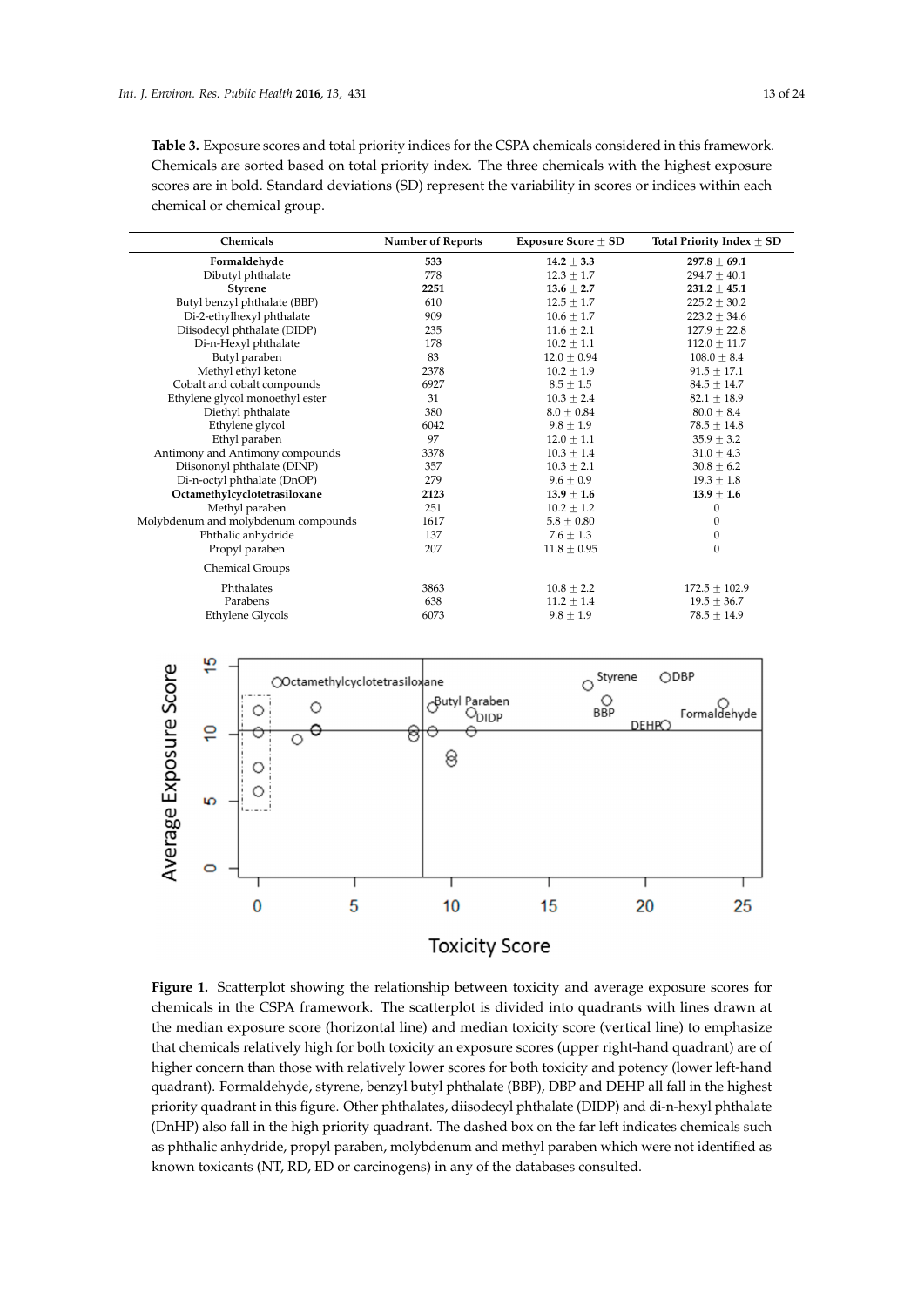The average total priority index is the product of the toxicity scores and the average exposure scores. Across all records, the average total priority index was 93.1 with a standard deviation of 79.4. The three highest total priority indices are attributed to formaldehyde (average 297.8), DBP (average 294.7) and styrene (average 231.2) (Table [3\)](#page-12-0).

In order to identify underlying relationships among the variables potentially driving the framework results, a principal component analysis (PCA) was conducted. The first two components of the PCA together explained ~56% of the variability in the priority index across chemicals (Figure [2A](#page-14-0)). Principal component 1 (PC1) explained 33.6% of the variability and is associated with elevated toxicity scores for reproductive and developmental toxicity, carcinogenicity and neurotoxicity. Positive scores for PC1 are also indicative of products designed for children under age three with longer exposure durations and potential oral and inhalation exposure routes (Figure [2B](#page-14-0)). Negative scores in PC1 are associated with concern over higher chemical concentrations, products applied directly to the skin or body, potential dermal exposure and higher scores for endocrine disruption. Principal component 2 (PC2) explained 23.1% of the variability between chemicals. Positive scores for PC2 are associated with higher reproductive and developmental toxicity and endocrine disruption scores. Positive PC2 scores were also associated with products with potential dermal exposures (Figure [2B](#page-14-0)). As a result, the solvents (ethylene glycol, ethylene glycol monoethyl ester, methyl ethyl ketone) clustered together with formaldehyde and styrene with positive scores for PC1, indicating concern over neurotoxicity, reproductive and developmental toxicity and carcinogenicity and slightly negative scores for PC2 indicating concern over the concentration of chemicals reported and the product's targeted lifestage. Butyl and ethyl paraben cluster together with negative scores for PC1 and relatively neutral scores for PC2. This indicates higher concern over endocrine disruption, and application directly to the skin or body and potential dermal exposure. Many of the phthalates, such as DEHP, BBP, DnHP, DBP and DIDP cluster together with positive scores for PC2, indicating concern over reproductive and developmental toxicity, endocrine disruption and potential dermal exposure. The phthalates generally cluster away from butyl and ethyl paraben. The separation is due to the presence of both endocrine disruption and reproductive and developmental toxicity for the phthalate cluster and solely endocrine disruption for butyl and ethyl paraben. The lower left-hand quadrant is negative for both PCs and characterized by chemicals that were not recognized as toxic in the sources considered for this study, such as molybdenum, propyl paraben, methyl paraben and phthalic anhydride (Figure [2A](#page-14-0)). In this quadrant, scores are dominated by lifestage, concentration, and application variables related to exposure characterization.

The total priority index and exposure score can also be used to identify high priority product categories. Table [4](#page-15-0) summarizes the exposure scores and total priority indices across the product segments reported in the CSPA database. Kitchen merchandise, stationary/office machinery/occasion supplies and toys/games had the highest total priority indices. In each of these categories, formaldehyde, phthalates (as a group) and styrene had the highest priority indices. Together, kitchen merchandise, stationary/office machinery/occasion supplies and toys/games comprise approximately 16% of all CPSA reports. Almost half (44%) of reports fall under the clothing product segment. The three highest scoring chemicals in this category are formaldehyde (total priority index average of 264.8), styrene (total priority index average of 209.1) and phthalates (as a group, total priority index of 134.1). These results are shown in an expanded version of Table [4](#page-15-0) available as Supplemental Table S3.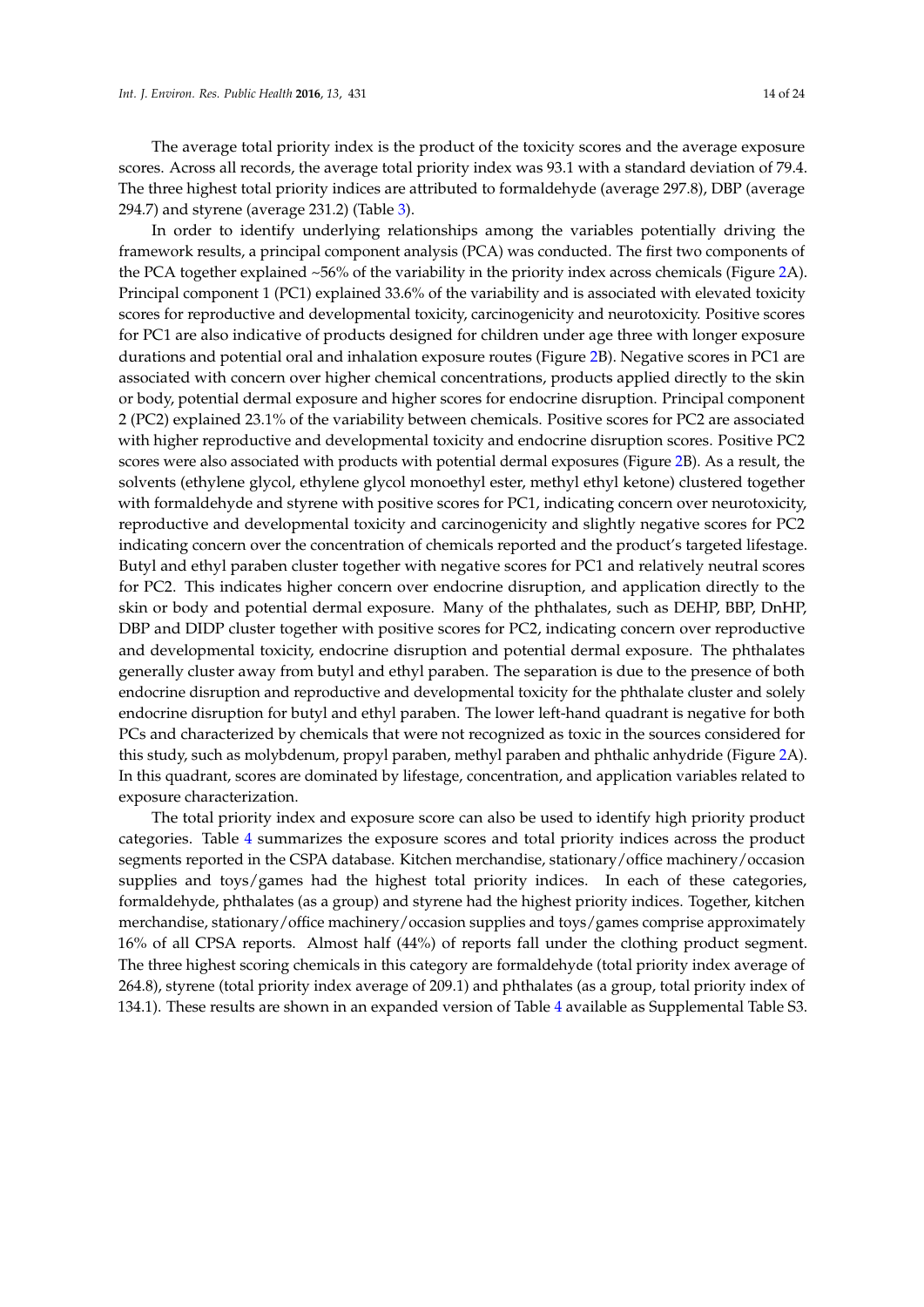<span id="page-14-0"></span>

Figure 2. Principal Components Analysis score plot (A) and eigenvector plot (B) for variables in the CSPA framework. The first two principal components explain ~56% of the variability in total priority index between chemicals. A positive value in the score plot shown in Figure [2A](#page-14-0) for PC1 is associated with elevated concern over reproductive and developmental toxicity (RD), carcinogenicity (Carc.) and neurotoxicity (NT) and an absence or lesser concern about endocrine disruption (ED) as assessed by toxicity scores for each endpoint (shown in Figure [2B](#page-14-0)). A positive value in the score plot for PC2 indicates greater concern over reproductive and developmental toxicity, and endocrine effects, as well as an absence or lesser concern over carcinogenicity. Chemicals that cluster together share toxicities. For example, organic solvents such as methyl ethyl ketone and ethylene glycol, cluster with other known neurotoxicants, such as styrene. Phthalates that are well-characterized endocrine disruptors and reproductive and developmental toxicants cluster together as well.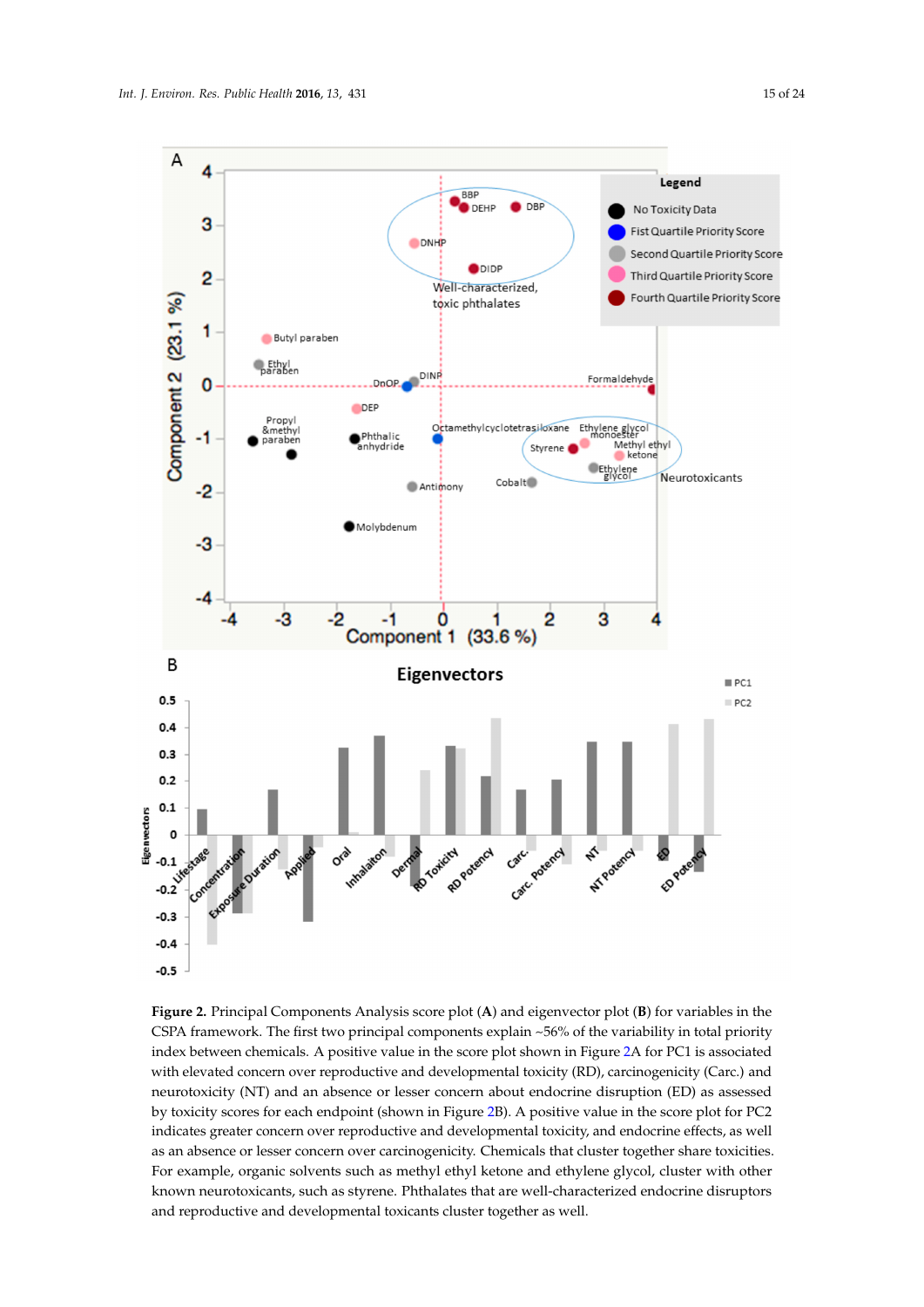| <b>Product Segments</b>                       | <b>Total Priority Index</b> | <b>Exposure Score</b> | <b>Total Number of Reports</b> |
|-----------------------------------------------|-----------------------------|-----------------------|--------------------------------|
| Kitchen Merchandise                           | 205.8                       | 12.2                  | 72                             |
| Stationery/Office Machinery/Occasion Supplies | 158.6                       | 10.1                  | 365                            |
| Toys/Games                                    | 131.9                       | 13.0                  | 4910                           |
| Arts/Crafts/Needlework                        | 105.3                       | 9.3                   | 631                            |
| Household/Office Furniture/Furnishings        | 105.1                       | 10.7                  | 1446                           |
| <b>Baby Care</b>                              | 103.8                       | 10.7                  | 991                            |
| Footwear                                      | 90.5                        | 10.0                  | 4940                           |
| Personal Accessories                          | 82.3                        | 9.0                   | 1229                           |
| Clothing                                      | 79.2                        | 9.3                   | 14,551                         |
| Camping                                       | 71.1                        | 8.9                   | 87                             |
| Beauty/Personal Care/Hygiene                  | 42.4                        | 10.2                  | 559                            |

<span id="page-15-0"></span>**Table 4.** Average total priority indices and exposure scores across product segments. Total number of reports in each product segment are also shown.

We compared the CSPA framework exposure and endocrine disruptor scores with ExpoCast and ToxCast, respectively. The CSPA endocrine disruptor score was calculated by the classification and the LOAEL reported in the European Chemical Agency's Endocrine Disruptor Substances of Concern database (Table S2) as well as the exposure score based on chemical and product properties. Filer *et al*. (2014) [\[33\]](#page-22-23) applied ToxPi for the prioritization of endocrine disruptors based on the phase 2 ToxCast *in vitro* assays and chemical properties that are associated with exposure potential. Eight of the ten chemicals identified as endocrine disruptors in this framework and six chemicals included in this framework but not identified as endocrine disruptors had ToxPi scores calculated by Filer *et al*. (2014) [\[33\]](#page-22-23). Butyl paraben scored high for endocrine disruption in both ToxPi and through the CSPA framework. However, other chemicals, such as DEHP and DBP, scored relatively higher through the CSPA framework than through the ToxPi predictions (Figure [3A](#page-16-0)). Octamethylcyclotetrasiloxane and propyl paraben score high using ToxPi, but are not identified as endocrine disruptors in the resources consulted for this study.

ExpoCast predicts exposure to environmental chemicals at the population level [\[30\]](#page-22-20). While many chemicals found in consumer products are have predicted exposure ranges in ExpoCast, other potential exposure routes are also considered. Octamethylcyclotetrasiloxane has one of the highest exposure scores and a higher predicted exposure in ExpoCast, relative to the other chemicals considered (Figure [3B](#page-16-0)). Other chemicals, like styrene, have higher exposure scores relative to those predicted using ExpoCast. Two phthalates, diisononyl phthalate (DINP) and DEHP have higher median exposure predictions in ExpoCast relative to their exposure scores from the CSPA framework. This may be due to the fact that, in the United States, these chemicals are more tightly regulated in children's products than in general consumer products.

Table [5](#page-17-0) summarizes the top three chemicals according to each prioritization strategy: CSPA reporting frequency, CSPA total priority index, CSPA exposure score, ExpoCast, ToxPi endocrine disruptor score and CSPA endocrine disruptor score. When CSPA chemicals are prioritized based only on frequency of reports, cobalt and cobalt compounds, antimony and antimony compounds and ethylene glycol are prioritized. However, when the toxicity, toxicokinetics and exposure patterns are considered through the CSPA total priority index, formaldehyde, dibutyl phthalate and styrene are prioritized. The total number of reports of these three chemicals combined comprise approximately 15% of total CSPA reports during the time period assessed. Butyl paraben is identified as a high priority endocrine disruptor based on it scoring in the top three chemicals using both the CSPA endocrine disruptor score and the ToxPi score. ExpoCast and CPSA Exposure scores both identify octamethylcyclotetrasiloxane.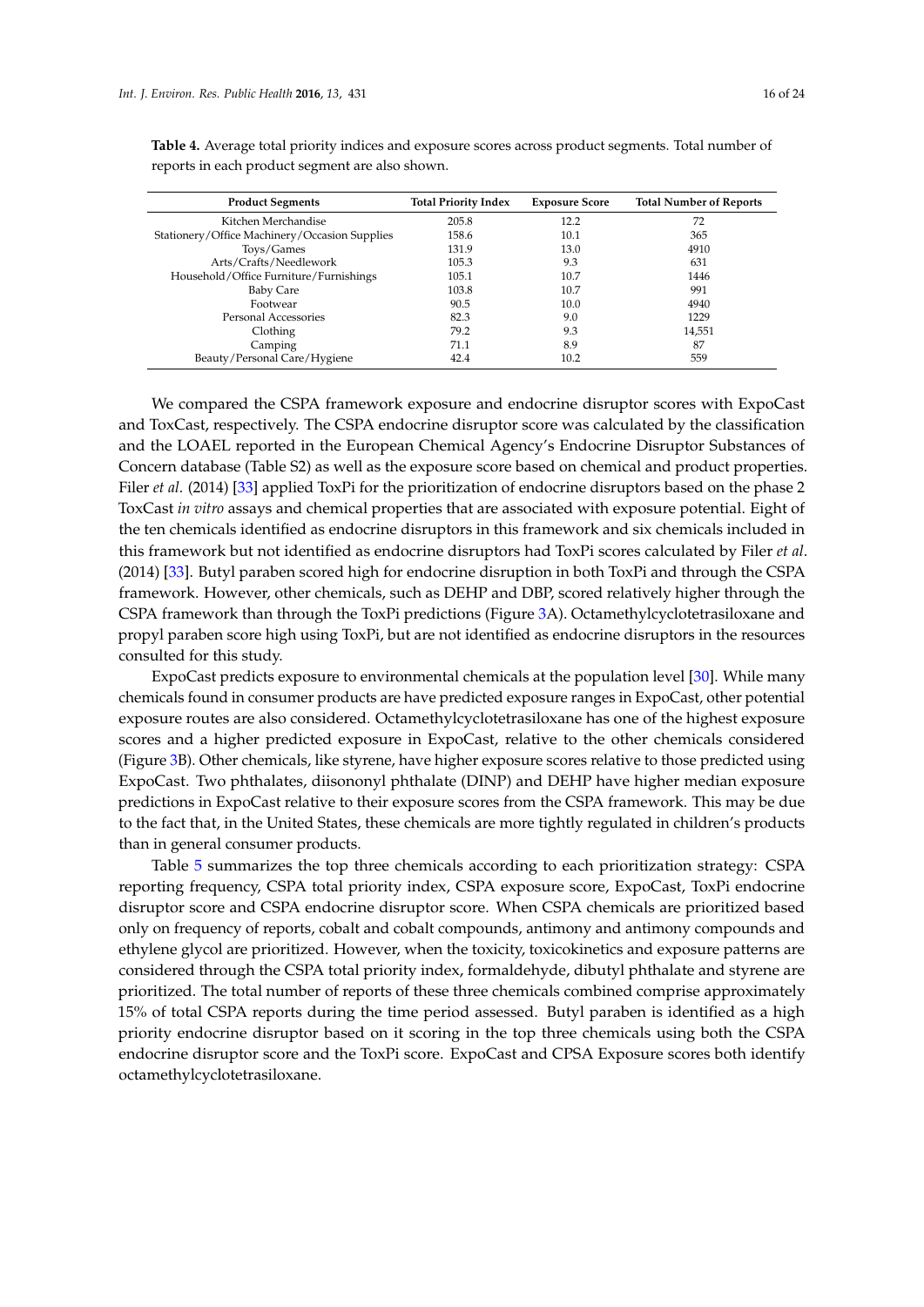<span id="page-16-0"></span>

**Figure 3.** Comparison of CSPA endocrine disruptor score to ToxPi scores (**A**) and comparison of CSPA exposure score to ExpoCast score (**B**). Butyl paraben scores relatively high using both the CSPA endocrine disruptor score and the ToxPi score. DEHP and DBP score higher using the CSPA framework than using ToxPi. Some chemicals, such as octamethylcyclotetrasiloxane and propyl paraben, score relatively high using ToxPi but are not classified as endocrine disruptors using the CSPA framework. Some chemicals, such as octamethylcyclotetrasiloxane, have relatively high ExpoCast predictions and score higher using the CSPA framework for average exposure scores. Other chemicals, such as the phthalates DINP and DEHP, have higher exposure predictions from ExpoCast than exposure scores using the CSPA framework.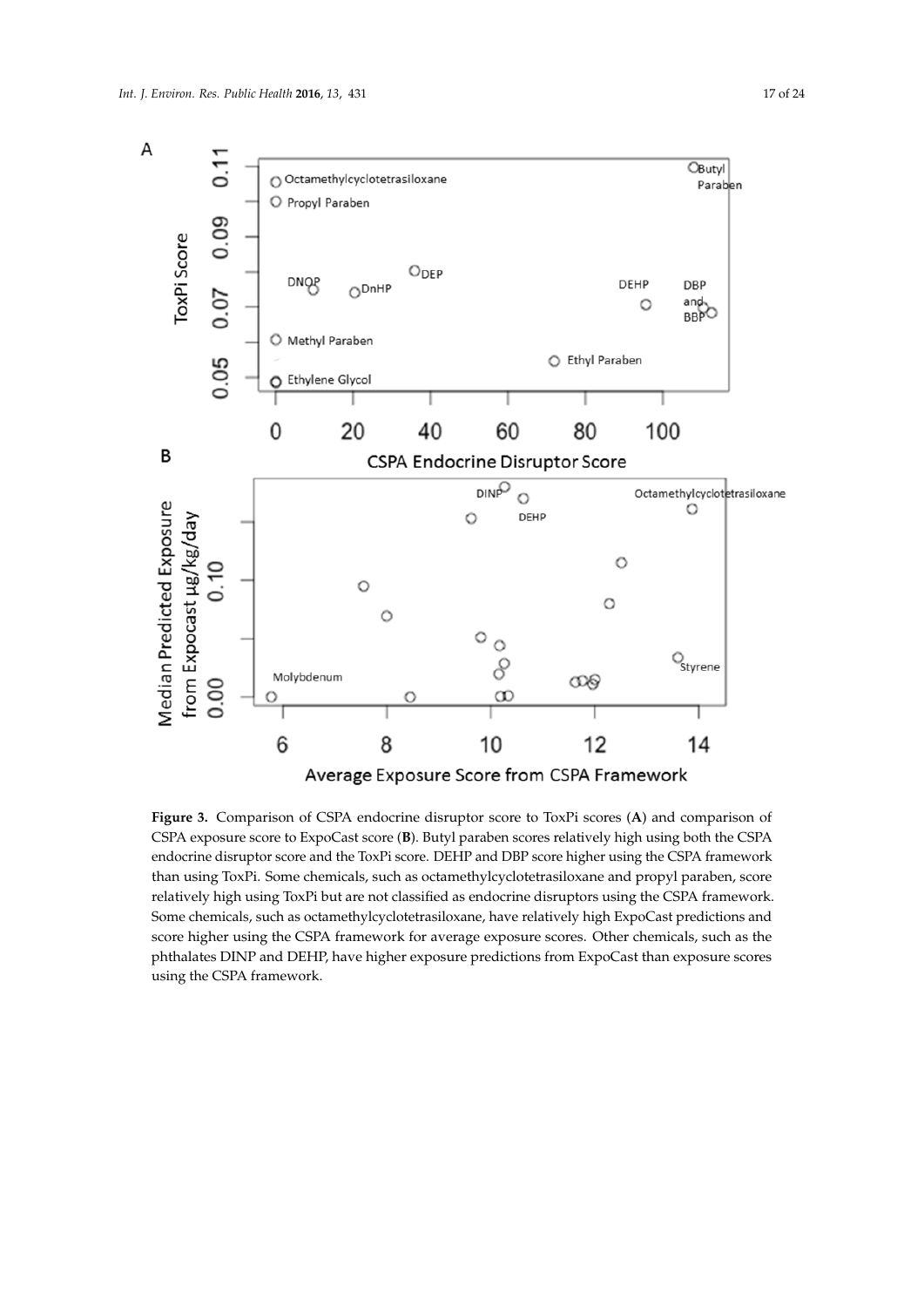<span id="page-17-0"></span>

| <b>Prioritization Tool</b>              | <b>Basis</b>                                                                                                                                        | <b>Top Three Chemicals</b>                                                             |  |  |
|-----------------------------------------|-----------------------------------------------------------------------------------------------------------------------------------------------------|----------------------------------------------------------------------------------------|--|--|
| Total number of reports in CSPA         | Frequency of chemical reports                                                                                                                       | Cobalt and cobalt compounds, ethylene<br>glycol and antimony and antimony<br>compounds |  |  |
| <b>CSPA Total Priority Index</b>        | Exposure potential, chemical properties,<br>neurodevelopment, carcinogenicity, endocrine<br>disruption, reproductive and<br>developmental toxicity. | Formaldehyde, dibutyl phthalate<br>and styrene                                         |  |  |
| <b>CSPA Endocrine Disruptor Score</b>   | Exposure potential, chemical properties,<br>endocrine disruption based on databases<br>largely comprised of in vivo studies                         | Butyl paraben, dibutyl phthalate and butyl<br>benzyl phthalate                         |  |  |
| <b>ToxPi Endocrine Disruption Score</b> | Chemical properties, endocrine disruption<br>based on in vitro assays                                                                               | Butyl paraben, propyl paraben and<br>octamethylcyclotetrasiloxane                      |  |  |
| <b>CSPA Exposure Score</b>              | Lifestage, product description, chemical<br>properties, toxicokinetics and potential<br>exposure routes                                             | Formaldehyde,<br>octamethylcyclotetrasiloxane and styrene                              |  |  |
| <b>ExpoCast</b>                         | Prediction of exposure from all routes                                                                                                              | Diisononyl phthalate, Di-2-ethylhexyl<br>phthalate and octamethylcyclotetrasiloxane    |  |  |

**Table 5.** Summary of prioritization tools, basis and the three highest scoring chemicals.

# **4. Discussion**

The goal of this framework was to identify and prioritize chemicals in the CSPA database for further consideration and to compare the results with other prioritization methods, such as ToxCast and ExpoCast. In order to do this, it was necessary to understand the context surrounding the potential exposure and the toxicity and potency of the chemical. We used the target age group and product segment descriptions to identify potential exposure routes and durations and combined this information with the concentration to provide context surrounding the exposure. Chemical properties and absorption parameters were used to incorporate toxicokinetics. Toxicity and potency were calculated using a wide array of curated databases (Table [1,](#page-4-0) Table [2](#page-5-0) and Table S2). By combining these parameters in a multi-attribute utility function, we were able to calculate a total priority index for each of the ~33K CSPA records related to the most frequently reported chemical groups, about 88% of all CSPA records to date.

Two methods were used to identify priority chemicals in the CSPA database from this framework. Exposure scores and toxicity scores were plotted to identify chemicals notable in both dimensions. This method identified formaldehyde, styrene, DBP, BBP, DEHP, DIDP and butyl paraben as priority chemicals. The second method for identifying priority chemicals was through the calculation of a total priority index, which is the product of the exposure and toxicity scores. This method identified formaldehyde, DBP, styrene, BBP and DEHP as the highest priority chemicals. With the exception of BBP, which is considered a reproductive and developmental toxicant and an endocrine disruptor, the other five highest priority chemicals were considered toxic for three out of the four endpoints considered in this framework. A PCA confirmed the observation that toxicity drives a substantial part of the variability between chemicals. Neurotoxicants, such as formaldehyde, styrene, methyl ethyl ketone and ethylene glycol clustered together while the phthalates known for both endocrine disruption and reproductive and developmental toxicity clustered together, separate from compounds known for endocrine disruption alone. Formaldehyde did not cluster as close to styrene as was expected. Both chemicals are characterized by reproductive and developmental toxicity, neurotoxicity and carcinogenicity, however, they have varying scores related to dermal and oral toxicokinetics. This exemplifies the importance of including exposure routes, toxicokinetics and toxicity in one framework. The other prioritization frameworks examined in this study focused on toxicity (ToxPi) or exposure (ExpoCast), therefore combination of exposure and toxicity is a unique and important feature of this framework.

The CPSA framework can be used to identify individual chemicals or chemical groups of high priority to children's environmental health. In this analysis, the three chemicals with the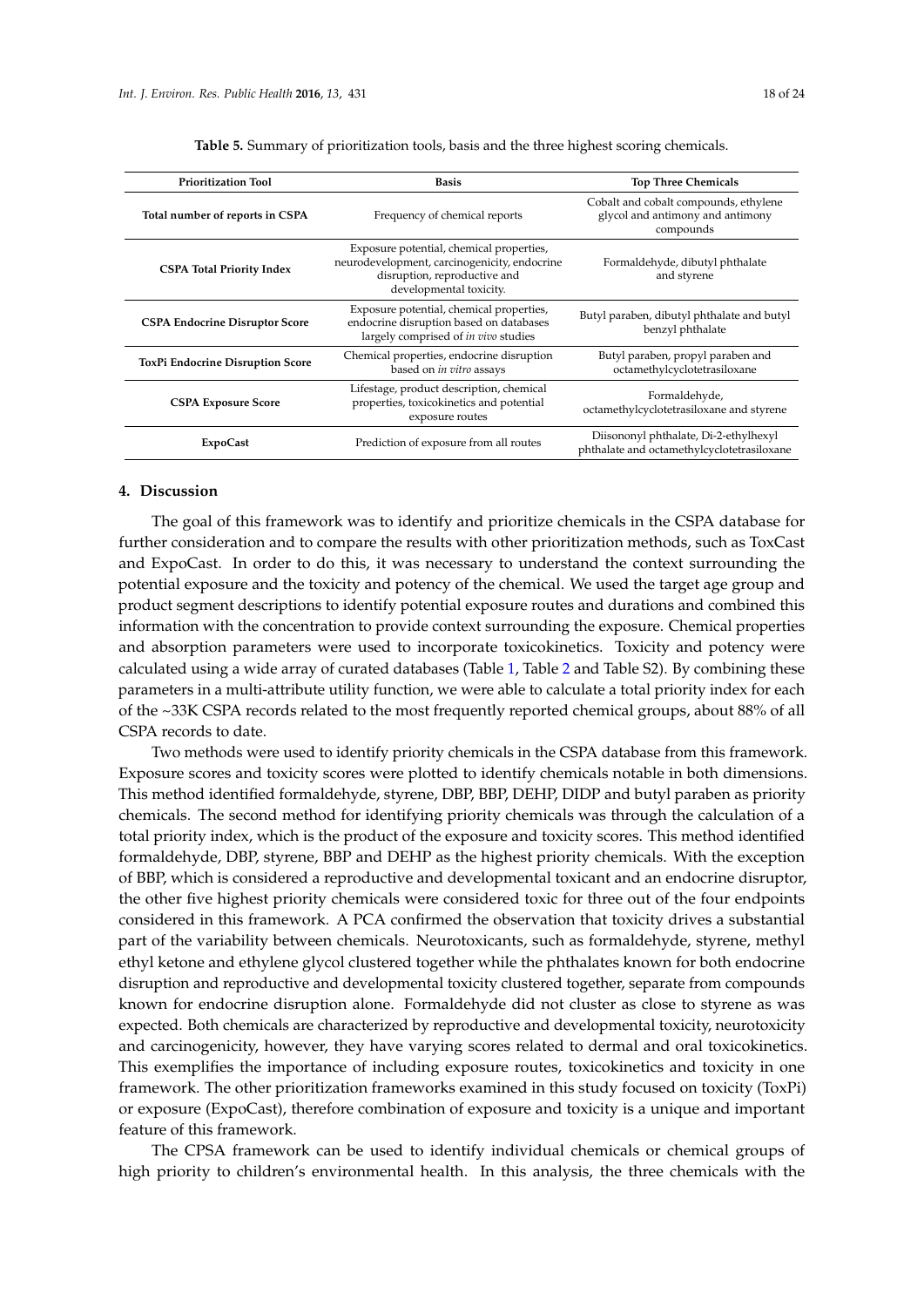highest total priority indices, when phthalates and parabens were grouped were formaldehyde, phthalates and styrene. Individually, formaldehyde, styrene and DBP had the highest total priority indices. While analysis of individual chemicals can help identify potential issues related to regrettable substitutions, consideration of phthalates and parabens as groups may be relevant to regulations that may approach chemicals as groups, taking a more holistic view of toxicity since many phthalates and parabens have similar mechanisms of toxicity.

The chemical groups with the highest average total priority indices were formaldehyde, phthalates and styrene. While the CSPA framework is not weighted by reporting frequency, reports for these chemicals comprised approximately 15% of total reports. Thus, the magnitude of exposure potential from these products is not inconsequential. Formaldehyde, phthalates and styrene were also identified as high priority chemicals when average total priority indices were compared across product segments. Kitchen merchandise, stationary/office machinery/occasion supplies and toy/games were the three product segments with the highest average total priority indices. Within each of these segments, formaldehyde, phthalates and styrene were the highest priority chemicals.

The results of this framework were compared to other prioritization tools such as ExpoCast and ToxPi. While the CSPA framework relies on curated databases for toxicological assessment, ToxPi uses high throughput data from the *in vitro* assays publicly available through the ToxCast database. The comparison demonstrated the benefits and drawbacks to both approaches. For example, ToxPi was able to calculate scores for more endocrine disrupting chemicals than the curated Existing Substance Endocrine Disruptor Database (ECHA) that was used to calculate the CSPA endocrine disruption score. Octamethylcyclotetrasiloxane is an example of a chemical that was poorly characterized in available databases, but scored high for endocrine disruption using *in vitro* assays. However, regulatory decisions for future action on CSPA chemicals rely on the presence of a substantial body of evidence. Therefore, the benefit to using the CSPA framework with curated databases, allows for a stronger degree of confidence in the toxicological assessments. As the ToxCast assays continue to be more widely applied and more adverse outcome pathways are created, this high-throughput approach will provide added value.

ExpoCast was the other high throughput prioritization tool included in this analysis. The relationship between the CSPA exposure score and ExpoCast exposure prediction is highly variable. While some chemicals, such as octamethylcyclotetrasiloxane and molybdenum are relatively consistent between the two scores, other chemicals, such as styrene, had vastly different exposure scores between the CSPA framework and ExpoCast. Styrene has a high exposure score from the CSPA framework and a much lower ExpoCast prediction. This is partially due to differences in how the exposure scores are calculated relative to ExpoCast. The exposure score is only based on the potential for exposure from children's products reported in the CSPA database, while the ExpoCast prediction includes multiple exposure sources. Additionally, while frequency of chemical reporting was not included as a variable in the CSPA exposure score, chemicals were selected for inclusion in the framework based on the number of reports. Therefore, the CSPA exposure score is not explicitly weighted for production volume. ExpoCast, on the other hand, relies on chemical use estimations [\[30\]](#page-22-20). DINP and DEHP have moderate CSPA exposure scores and high ExpoCast predictions. This could be related to US consumer product laws, which limit the permissible concentration of some phthalates in children's products, but not consumer products as a whole.

This is the first framework developed for the toxicological interpretation of the CSPA data. The benefits to using this framework include the relatively high amount of context regarding exposures and the detailed chemical and toxicological properties, including potency considered. Because the CSPA database comprises over 33,000 records as of September 2015, the relatively high throughput capacity of the framework is important. Lifestage, exposure duration, exposure route, application to skin or body and concentration were all derived directly from the fields in the CSPA database. This allowed for the relatively quick processing of the extensive database. Additionally, because all information was derived directly from the CSPA database or based on chemical properties that were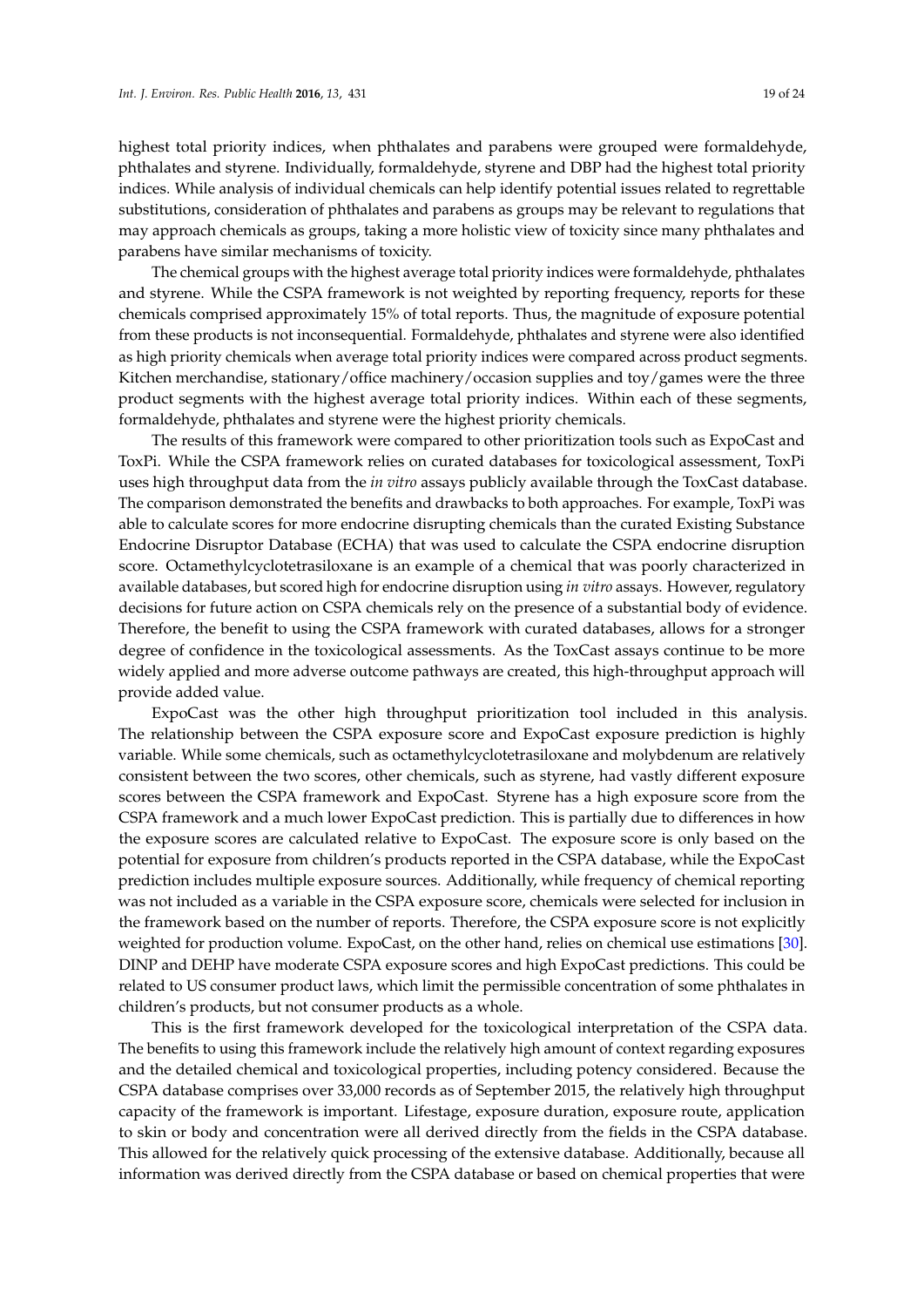widely available, there were no missing data for the exposure score. This allows for the identification of chemicals with high exposure potential and less well characterized toxicity. Some chemicals, such as phthalic anhydride, propyl paraben, methyl paraben and molybdenum, were not classified as toxic for the endpoints considered in this framework in any of the databases and resources consulted. These chemicals were included in the CSPA database but did not receive toxicity scores because they were either (1) toxic to biological systems not considered in this framework; (2) toxicologically characterized by databases not included in either this framework such asREPROTEXT [\[34\]](#page-22-24); or (3) were included as part of a larger group of chemicals. This lack of data can lead to lower total priority indices that are not necessarily indicative of safety. However, because the exposure score is complete in all cases, it can be used to identify chemicals, such as octamethylcyclotetrasiloxane, that have high exposure potential from children's products but may be poorly characterized in the databases considered. Octamethylcyclotetrasiloxane is an example of a chemical in need of further characterization in the curated databases considered for this study. Both ExpoCast and the CSPA exposure score identify octamethylcyclotetrasiloxane as having high potential for exposure. Additionally, its high ToxPi score suggests that octamethylcyclotetrasiloxane could be a potent endocrine disruptor.

Washington State was among the first to require reporting of chemicals of concern in children's products. Since then, other states have begun to implement similar requirements. While Washington has developed an extensive database to help guide future regulatory action, improvements to the reporting structure of the CSPA database could expand the toxicological interpretation of the data. For example, metals such as molybdenum, cobalt and antimony are reported by total elemental amount. There are significant differences in toxicities and toxicokinetics between metal compounds. Because metal compounds were not specified in the CSPA database, the unique features of specific metal compounds are not reflected in the CSPA framework and may compromise the ability to accurately assess the toxicities and toxicokinetics associated with the presence of antimony, cobalt and molybdenum in children's products. Additionally, more information regarding when the laboratory tests were performed by the manufacturers would help determine whether volatile chemicals reported as "contaminants" are likely to off-gas by the time the product reaches the consumer. As chemical reporting requirements become more common and more consumer product databases are developed, prioritization of the data based on both exposure potential and toxicity, as can be done using this framework, will be critical. This increase in reporting frequency requirements will also be met with a need for more stakeholder engagement through focus groups and value based decision analytics to ensure that the models are answering the right regulatory questions [\[35–](#page-22-25)[37\]](#page-23-0).

The CSPA framework presented here provides a method for processing large amounts of consumer product data in a relatively high-content manner. However, one limitation of this approach is that it does not calculate a comparable risk between chemicals but, rather, ranks the chemicals in the CSPA database. Thus a total priority index of 100 is not 10 times more concerning than a total priority index of 10. Instead, it indicates a difference in rank. This decision was made to allow the database to be processed in a relatively high throughput manner. The total priority index focuses on exposure potential from product use as well as exposure potential from house-dust as the product disintegrates. While it includes chemical properties to account for absorption, bioaccumulation is not included. No persistent organic pollutants were among the chemicals used in this analysis. However, persistent organic pollutants are included in the CSPA database as a whole. Inclusion of these additional data and bioaccumulation factors, may modify the high priority chemicals identified using this framework. To account for some of the limitations of the CSPA framework, it is recommended that this approach be employed, along with other prioritization tools, such as ToxPi and ExpoCast.

#### **5. Conclusions**

Overall, this framework provides one method of prioritizing chemicals and products that may be of concern for children's health. Based on the results of this framework, formaldehyde, DBP and styrene should be considered for future action to help reduce the potential for children's exposure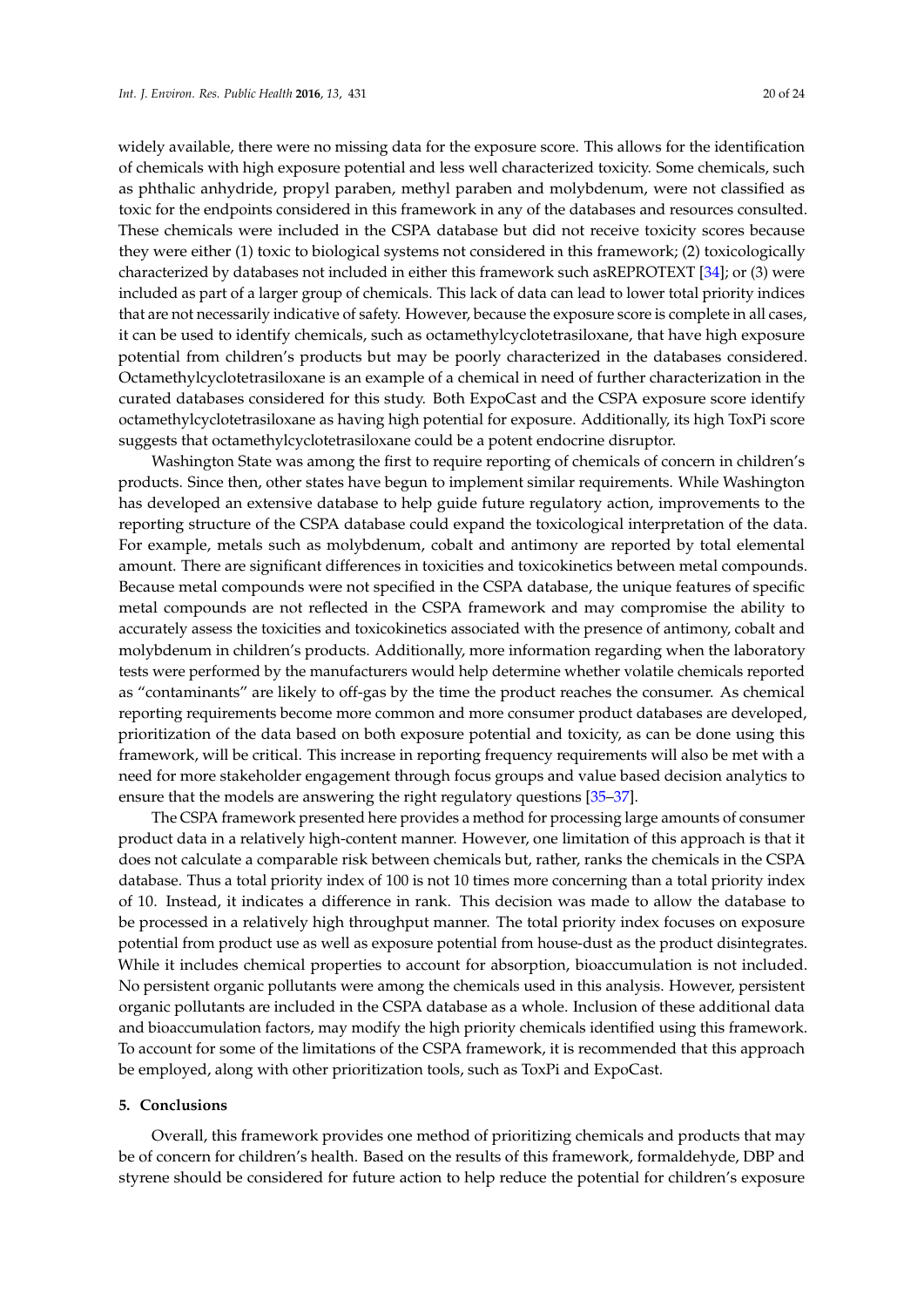through commercial products. When parabens and phthalates are considered as groups, phthalates rise to the top along with formaldehyde and styrene. Other prioritization tools, such as ToxPi, suggest prioritization of parabens and octamethylcyclotetrasiloxane. These recommendations should be taken into account as regulatory agencies plan future strategies to protect children's health. Because this framework relies on existing data sources, it will continue to grow as more information is added to these sources. Additional data on chemical potency that is both uniform and consistent will strengthen this framework. High-throughput *in vitro* tests provide consistency across a high volume of chemicals. As these techniques become more widely available and adverse outcome pathways are available for interpretation of molecular changes, it may be possible to assess chemical potency in a uniform and consistent manner across all chemicals. This framework provides a flexible resource chemical prioritization that is capable of growing with the scientific literature and available databases.

**Supplementary Materials:** The following are available online at www.mdpi.com/www.mdpi.com/1660-4601/ 13/4/431/s1, Table S1. Total number of reports in the CSPA database from August 2012 to September 2015 by chemical. Chemicals shown in bold are included in the analyses for this paper. These chemicals represent approximately 88% of the database as a whole. Table S2. Potency factor scores and sources for reproductive and developmental toxicants and endocrine disruptors. Table S3. Total priority indices, exposure scores and number of reports by product segment (gray shaded rows) are broken down by chemical groups. The three chemicals with the highest average priority index are shaded in light red. In every case except beauty/personal care/hygiene, formaldehyde, phthalates and styrene had the highest average total priority indices. Methyl ethyl ketone, formaldehyde and styrene had the highest average total priority indices for beauty/personal/care/hygiene products.

**Acknowledgments:** This publication/poster was made possible by the Washington State Department of Ecology, USEPA grants 83573801 and 83451401, and NIEHS Award #5P01ES009601. Its contents are solely the responsibility of the grantee and do not necessarily represent the official views of the USEPA. Further, USEPA does not endorse the purchase of any commercial products or services mentioned in the publication.

**Author Contributions:** All of the authors made significant contributions to this work. Marissa N. Smith and Elaine M. Faustman conceived of the framework and executed its construction. Marissa N. Smith wrote the manuscript and created the figures under the direction of Alison Cullen and Elaine M. Faustman. Joshua Grice identified the key questions, facilitated accession of CSPA data and previous work and contributed to data analysis and framework construction. Alison Cullen contributed to framework construction and the statistical data analysis.

**Conflicts of Interest:** The authors declare no conflict of interest.

# **Abbreviations**

| Agency for Toxic Substances and Disease Research | <b>ATSDR</b> |
|--------------------------------------------------|--------------|
| Butyl benzyl phthalate                           | <b>BBP</b>   |
| Carcinogenicity                                  | Carc         |
| Children's Safe Product Act                      | <b>CSPA</b>  |
| Di-2-ehtylhexyl phthalate                        | <b>DEHP</b>  |
| Dibutyl phthalate                                | <b>DBP</b>   |
| Diethyl phthalate                                | <b>DEP</b>   |
| Diisodecyl phthalate                             | <b>DIDP</b>  |
| Diisononyl phthalate                             | <b>DINP</b>  |
| Di-n-Hexyl phthalate                             | <b>DNHP</b>  |
| Di-n-octyl phthalate                             | DnOP         |
| <b>Endocrine Disruption</b>                      | <b>ED</b>    |
| <b>European Chemical Agency</b>                  | <b>ECHA</b>  |
| Globally Harmonized System                       | <b>GHS</b>   |
| <b>Integrated Risk Information System</b>        | <b>IRIS</b>  |
| International Agency for Research on Cancer      | <b>IARC</b>  |
| Lowest Observable Adverse Effects Level          | LOAEL        |
| Neurotoxicity                                    | <b>NT</b>    |
| No Observable Adverse Effects Level              | <b>NOAEL</b> |
| Reference Dose                                   | <b>RfD</b>   |
| Reproductive and Developmental Toxicity          | RD           |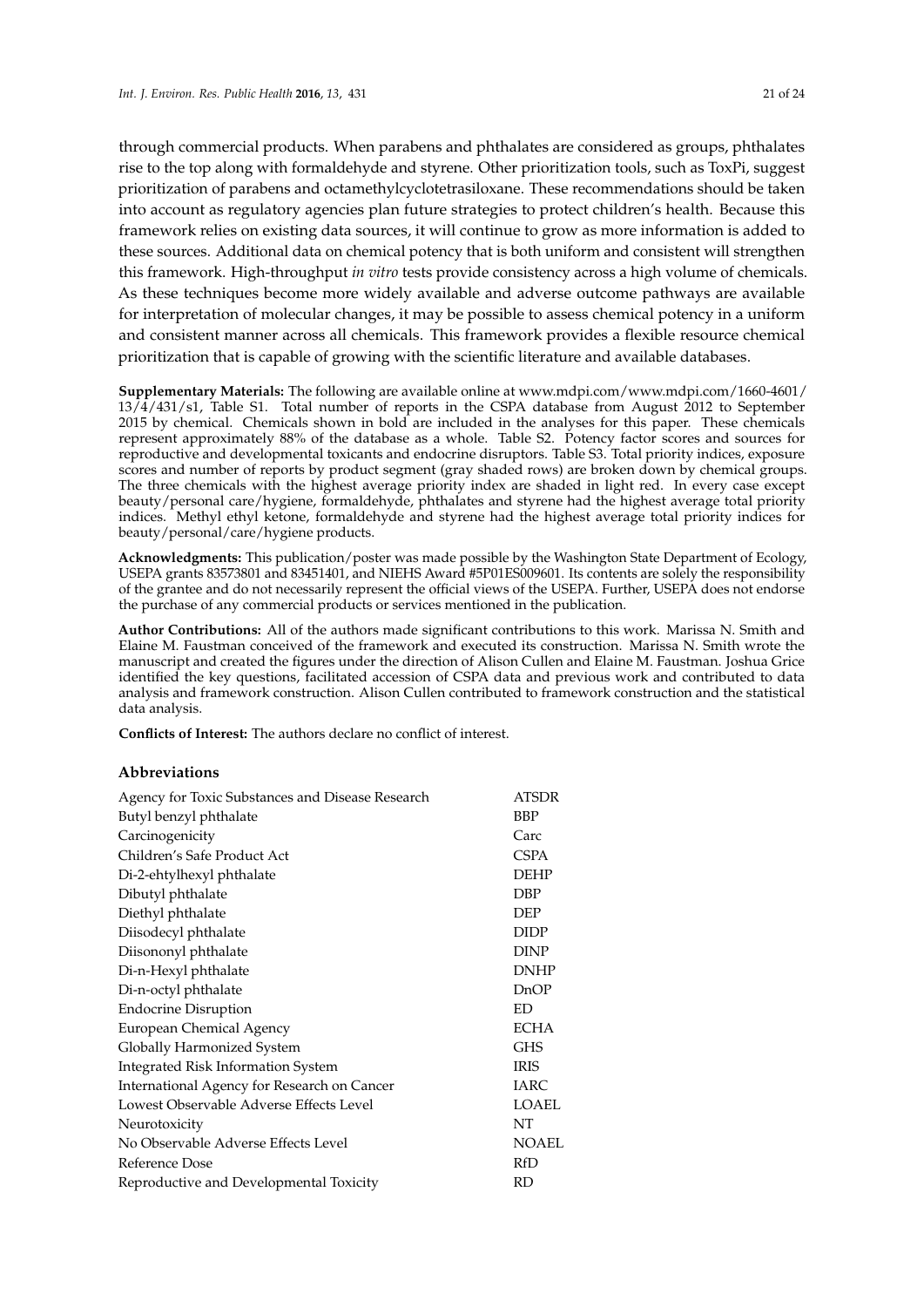| Toxicological Prioritization Index            | ToxPi      |
|-----------------------------------------------|------------|
| Tumor Dose <sub>50</sub>                      | $TD_{50}$  |
| United States Environmental Protection Agency | <b>FPA</b> |
| Washington State Department of Ecology        | Ecology    |

#### **References**

- <span id="page-21-0"></span>1. Houlihan, J.; Kropp, T.; Wiles, R.; Gray, S.; Campbell, C. Body Burden—The Pollution in Newborns a Benchmark Investigation of Industrial Chemicals, Pollutants, and Pesticides in Umbilical Cord Blood. Available online: https://repository.library.georgetown.edu/handle/10822/980233 (accessed on 1 February 2016).
- <span id="page-21-1"></span>2. Becker, M.; Edwards, S.; Massey, R.I. Toxic chemicals in toys and children's products: Limitations of current responses and recommendations for government and industry. *Environ. Sci. Tech.* **2010**, *44*, 7986–7991. [\[CrossRef\]](http://dx.doi.org/10.1021/es1009407) [\[PubMed\]](http://www.ncbi.nlm.nih.gov/pubmed/20873709)
- 3. Schettler, T. Human exposure to phthalates via consumer products. *Int. J. Androl.* **2006**, *29*, 134–139. [\[CrossRef\]](http://dx.doi.org/10.1111/j.1365-2605.2005.00567.x) [\[PubMed\]](http://www.ncbi.nlm.nih.gov/pubmed/16466533)
- <span id="page-21-3"></span>4. Babich, M.A.; Chen, S.B.; Greene, M.S.; Kiss, C.T.; Porter, W.K.; Smith, T.P.; Zamula, W.W. Risk assessment of oral exposure to diisononyl phthalate from children's products. *Reg. Toxicol. Pharm.* **2004**, *40*, 151–167. [\[CrossRef\]](http://dx.doi.org/10.1016/j.yrtph.2004.06.005) [\[PubMed\]](http://www.ncbi.nlm.nih.gov/pubmed/15450718)
- <span id="page-21-4"></span>5. Maas, R.P.; Patch, S.C.; Pandolfo, T.J.; Duhan, J.L.; Gandy, N.F. Lead content and exposure from children's and adult's jewelry products. *Bull. Environ. Contamin Toxicol.* **2005**, *74*, 437–444. [\[CrossRef\]](http://dx.doi.org/10.1007/s00128-005-0605-3)
- <span id="page-21-2"></span>6. Sathyanarayana, S.; Karr, C.J.; Lozano, E.B.; Brown, E.; Calafat, A.M.; Swan, S.H. Baby care products: Possible sources of infant phthalate exposure. *Pediatrics* **2008**, *121*, e260–e268. [\[CrossRef\]](http://dx.doi.org/10.1542/peds.2006-3766) [\[PubMed\]](http://www.ncbi.nlm.nih.gov/pubmed/18245401)
- <span id="page-21-14"></span><span id="page-21-5"></span>7. Chen, S.J.; Ma, Y.J.; Wang, J.; Chen, D.; Luo, X.J.; Mai, B.X. Brominated flame retardants in children's toys: Concentration, composition, and children's exposure and risk assessment. *Environ. Sci. Technol.* **2009**, *43*, 4200–4206. [\[CrossRef\]](http://dx.doi.org/10.1021/es9004834) [\[PubMed\]](http://www.ncbi.nlm.nih.gov/pubmed/19569352)
- <span id="page-21-15"></span><span id="page-21-6"></span>8. Faustman, E.M.; Silbernagal, S.M.; Fenske, R.A.; Burbacher, T.M.; Ponce, R.A. Mechanisms underlying children's susceptibility to environmental toxicants. *Environ. Health Perspect.* **2000**, *108* (Suppl 1), 13–21. [\[CrossRef\]](http://dx.doi.org/10.1289/ehp.00108s113) [\[PubMed\]](http://www.ncbi.nlm.nih.gov/pubmed/10698720)
- <span id="page-21-17"></span><span id="page-21-16"></span><span id="page-21-7"></span>9. Allen, J.G.; McClean, M.D.; Stapleton, H.M.; Webster, T.F. Linking PBDEs in house dust to consumer products using X-ray fluorescence. *Environ. Sci. Technol.* **2008**, *42*, 4222–4228. [\[CrossRef\]](http://dx.doi.org/10.1021/es702964a) [\[PubMed\]](http://www.ncbi.nlm.nih.gov/pubmed/18589991)
- <span id="page-21-8"></span>10. Wu, N.; Herrmann, T.; Paepke, O.; Tickner, J.; Hale, R.; Harvey, E.; La Guardia, M.; McCLean, M.R.; Webster, T.F. Human exposure to PBDEs: Associations of PBDE body burdens with food consumption and house dust concentrations. *Environ. Sci. Tech.* **2007**, *41*, 1584–1589. [\[CrossRef\]](http://dx.doi.org/10.1021/es0620282)
- <span id="page-21-9"></span>11. Bellinger, D.C. Very low lead exposures and children's neurodevelopment. *Curr. Opin. Pediatr.* **2008**, *20*, 172–177. [\[CrossRef\]](http://dx.doi.org/10.1097/MOP.0b013e3282f4f97b) [\[PubMed\]](http://www.ncbi.nlm.nih.gov/pubmed/18332714)
- <span id="page-21-10"></span>12. Counter, S.A.; Buchanan, L.H. Mercury exposure in children: A review. *Toxicol. Appl. Pharm.* **2004**, *198*, 209–230. [\[CrossRef\]](http://dx.doi.org/10.1016/j.taap.2003.11.032) [\[PubMed\]](http://www.ncbi.nlm.nih.gov/pubmed/15236954)
- <span id="page-21-11"></span>13. Landrigan, P.J.; Schechter, C.B.; Lipton, J.M.; Fahs, M.C.; Schartz, J. Environmental pollutants and disease in American children: estimates of morbidity, mortality, and costs for lead poisoning, asthma, cancer, and developmental disabilities. *Environ. Health Perspect.* **2002**, *110*, 721–728. [\[CrossRef\]](http://dx.doi.org/10.1289/ehp.02110721) [\[PubMed\]](http://www.ncbi.nlm.nih.gov/pubmed/12117650)
- <span id="page-21-12"></span>14. Stone, A.; Delistraty, D. Sources of toxicity and exposure information for identifying chemicals of high concern to children. *Environ. Impt. Assess. Rev.* **2010**, *30*, 380–387. [\[CrossRef\]](http://dx.doi.org/10.1016/j.eiar.2009.11.002)
- <span id="page-21-13"></span>15. Children's Safe Product Act, 2016. Available online: http://www.ecy.wa.gov/programs/hwtr/RTT/cspa/ (accessed on 30 January 2016).
- <span id="page-21-18"></span>16. Savjani, K.T.; Gajjar, A.K.; Savjani, J.K. Drug solubility: Importance and enhancement Techniques. *ISRN Pharm.* **2012**. [\[CrossRef\]](http://dx.doi.org/10.5402/2012/195727) [\[PubMed\]](http://www.ncbi.nlm.nih.gov/pubmed/22830056)
- 17. Toxic Substances Portal Toxicological Profiles, 2015. Available online: http://www.atsdr.cdc.gov/ toxprofiles/index.asp (accessed on 30 January 2016).
- <span id="page-21-19"></span>18. Center for Disease Control and Prevention. Skin Permeation Calculator 2009. Available online: http://www.cdc.gov/niosh/topics/skin/skinpermcalc.html (accessed on 30 January 2016).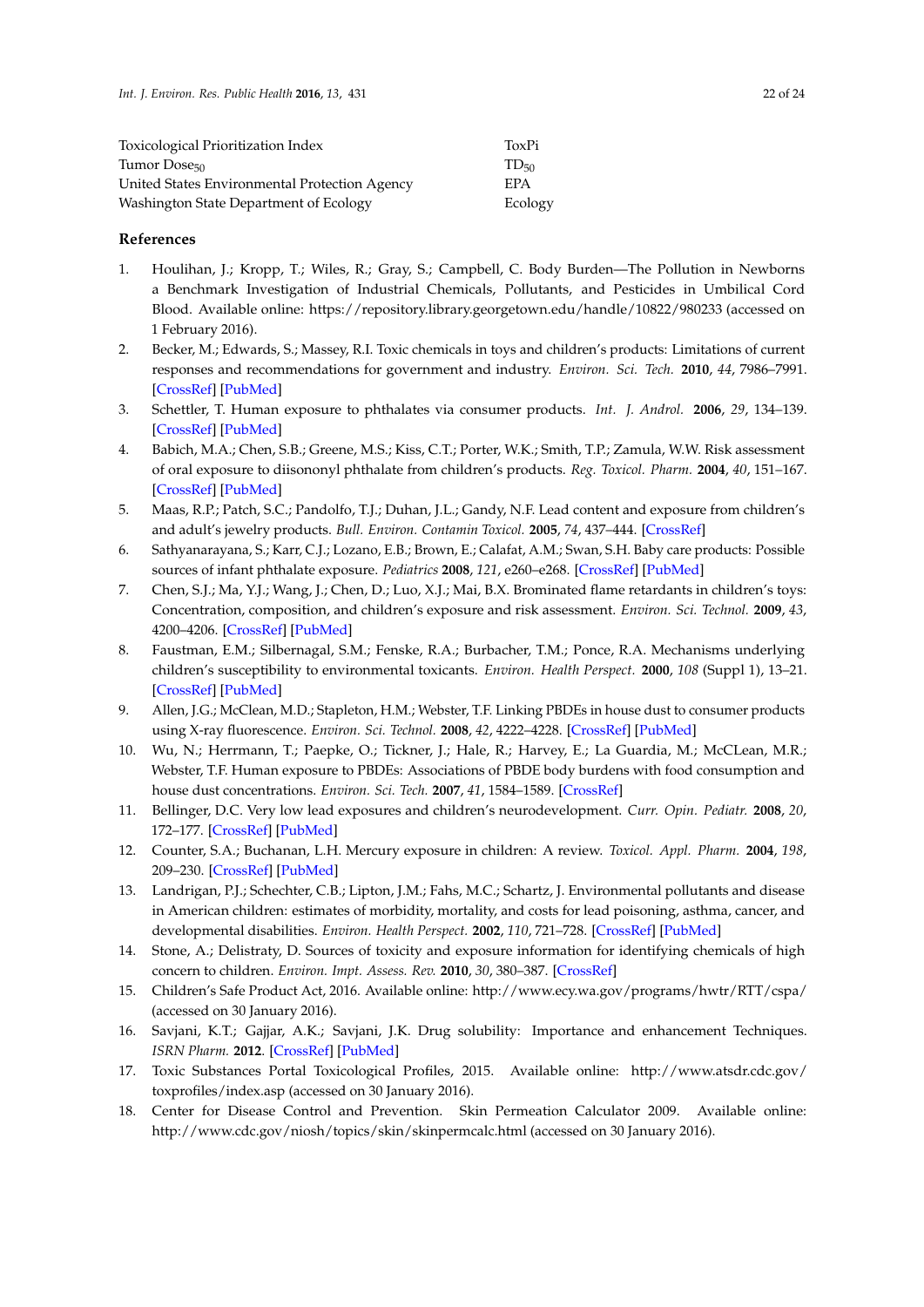- <span id="page-22-10"></span><span id="page-22-8"></span><span id="page-22-7"></span><span id="page-22-6"></span><span id="page-22-5"></span><span id="page-22-4"></span><span id="page-22-3"></span><span id="page-22-2"></span><span id="page-22-1"></span><span id="page-22-0"></span>19. Potts, R.O.; Guy, R.H. Predicting skin permeability. *Pharm. Res.* **1992**, *9*, 663–669. [\[CrossRef\]](http://dx.doi.org/10.1023/A:1015810312465) [\[PubMed\]](http://www.ncbi.nlm.nih.gov/pubmed/1608900)
- <span id="page-22-13"></span>20. European Chemical Agency. Endocrine Disruptions: Substances of Concern, 2015. Available online: http://ec.europa.eu/environment/chemicals/endocrine/strategy/substances\_en.htm#priority\_list (accessed on 30 January 2016).
- <span id="page-22-14"></span>21. California Environmental Protection Agency, United States. Chemicals Known to the State to Cause Cancer or Reproductive Toxicity. Available online: http://oehha.ca.gov/prop65/prop65\_list/files/ P65single012315.pdf (accessed on 28 January 2016).
- <span id="page-22-12"></span><span id="page-22-9"></span>22. National Institute of Technology Evaluation, Japan. Global Harmonization System, 2013. Available online: http://www.safe.nite.go.jp/english/ghs/h25\_mhlw\_list\_e.html (accessed on 21 January 2016).
- <span id="page-22-15"></span>23. International Agency for Research on Cancer, Word Health Organization. Agents Classified by the IARC Monographs, 2015. Available online: http://monographs.iarc.fr/ENG/Classification/ ClassificationsAlphaOrder.pdf (accessed on 29 January 2016).
- <span id="page-22-16"></span>24. Environmental Protection Agency, United States. Integrated Risk Information Systems, 2016. Available online: http://cfpub.epa.gov/ncea/iris/index.cfm?fuseaction=iris.showSubstanceList&list\_type= alpha&view=D (accessed on 29 January 2016).
- 25. Fiori, J.M.; Meyerhoff, R.D. Extending the threshold of regulation concept: De minimis limits for carcinogens and mutagens. *Reg. Toxicoland Pharm.* **2002**, *35*, 209–216. [\[CrossRef\]](http://dx.doi.org/10.1006/rtph.2002.1534) [\[PubMed\]](http://www.ncbi.nlm.nih.gov/pubmed/12052005)
- <span id="page-22-19"></span>26. ToxNet, National Library of Medicine, United States. Carcinogenic Potency Database, 2011. Available online: http://toxnet.nlm.nih.gov/newtoxnet/cpdb.htm (accessed on 10 January 2016).
- <span id="page-22-11"></span>27. Eurpoean Chemical Agency. Information from the Existing Substances Regulation, 2007. Available online: http://echa.europa.eu/information-on-chemicals/information-from-existing-substances-regulation? p\_p\_id=viewsubstances\_WAR\_echarevsubstanceportlet&p\_p\_lifecycle=0&p\_p\_state=normal&p\_p\_mode =view&p\_p\_col\_id=column-1&p\_p\_col\_pos=1&p\_p\_col\_count=2&\_viewsubstances\_WAR\_echarevsubs tanceportlet\_keywords=&\_viewsubstances\_WAR\_echarevsubstanceportlet\_advancedSearch=false&\_vie wsubstances\_WAR\_echarevsubstanceportlet\_andOperator=true&\_viewsubstances\_WAR\_echarevsubsta nceportlet\_orderByCol=synonymDynamicField\_546&\_viewsubstances\_WAR\_echarevsubstanceportlet\_o rderByType=asc&\_viewsubstances\_WAR\_echarevsubstanceportlet\_delta=200 (accessed on 15 January 2016).
- <span id="page-22-17"></span>28. Grandjean, P.; Landrigan, P.J. Neurobehavioural effects of developmental toxicity. *Lancet Neurol.* **2014**, *13*, 330–338. [\[CrossRef\]](http://dx.doi.org/10.1016/S1474-4422(13)70278-3)
- <span id="page-22-18"></span>29. National Toxicology Program, United States. NTP-CERHR Monograph on the Potential Human Reproductive and Developmental Effects of Di-n-Octyl Phthalate (DnOP). 2003. Available online: https://ntp.niehs.nih.gov/ntp/ohat/phthalates/dnop/dnop\_monograph\_final.pdf (accessed on 30 January 2016).
- <span id="page-22-20"></span>30. Wambaugh, J.F.; Setzer, W.R.; Reif, D.M.; Sumit, G.; Mitchell-Blackwood, J.; Arnot, J.A.; Joliet, O.; Frame, A.; Rabinowitz, J.; Knudson, T.; *et al.* High-throughput models for exposure-based chemical prioritization in the ExpoCast project. *Environ. Sci. Technol.* **2013**, *47*, 8479–8488. [\[CrossRef\]](http://dx.doi.org/10.1021/es400482g) [\[PubMed\]](http://www.ncbi.nlm.nih.gov/pubmed/23758710)
- <span id="page-22-21"></span>31. Wambaugh, J.F.; Wang, A.; Dionisio, K.L.; Frame, A.; Egeghy, P.; Judson, R.; Woodrow Setzer, R. High throughput heuristics for prioritizing human exposure to environmental chemicals. *Environ. Sci. Technol.* **2014**, *48*, 12760–12767. [\[CrossRef\]](http://dx.doi.org/10.1021/es503583j) [\[PubMed\]](http://www.ncbi.nlm.nih.gov/pubmed/25343693)
- <span id="page-22-22"></span>32. Reif, D.M.; Sypa, M.; Lock, E.F.; Wright, F.A.; Wilson, A.; Cathey, T.; Judson, R.R.; Rusyn, I. ToxPi GUI: An interactive visualization tool for transparent integration of data from diverse sources of evidence. *Bioinformatics* **2013**, *29*, 402–403. [\[CrossRef\]](http://dx.doi.org/10.1093/bioinformatics/bts686) [\[PubMed\]](http://www.ncbi.nlm.nih.gov/pubmed/23202747)
- <span id="page-22-23"></span>33. Filer, D.; Patisaul, H.; Schug, T.; Reif, D.; Thayer, K. Test driving ToxCast: endocrine profiling for 1858 chemicals included in phase II. *Curr. Opin. Pharm.* **2014**, *19*, 145–152. [\[CrossRef\]](http://dx.doi.org/10.1016/j.coph.2014.09.021) [\[PubMed\]](http://www.ncbi.nlm.nih.gov/pubmed/25460227)
- <span id="page-22-24"></span>34. REPROTEXT® Database. Available online: http://www.micromedexsolutions.com/micromedex2/4.34.0/ WebHelp/Document\_help/Reprotext\_document.htm (accessed on 1 February 2016).
- <span id="page-22-25"></span>35. Drew, C.H.; Grace, D.A.; Silbernagel, S.M.; Hemmings, E.S.; Smith, A.; Griffith, W.C.; Takaro, T.K.; Faustman, E.M. Nuclear waste transportation: Case studies of identifying stakeholder risk information needs. *Environ. Health Perspect.* **2003**, *111*, 263–272. [\[CrossRef\]](http://dx.doi.org/10.1289/ehp.5203) [\[PubMed\]](http://www.ncbi.nlm.nih.gov/pubmed/12611653)